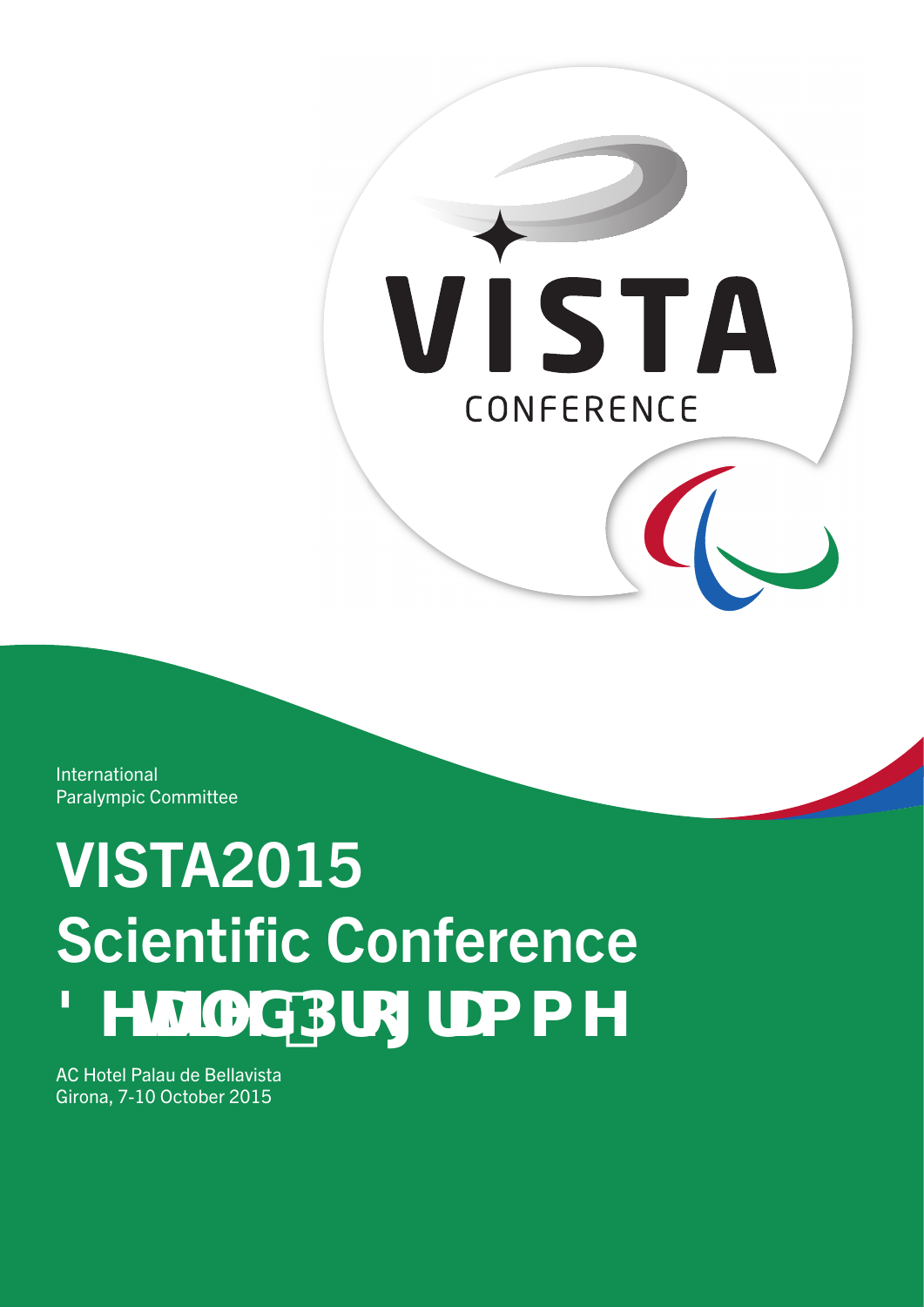

# Programme at a glace

|                           | Thursday 8 October                                                                                                                                                                   |                                                                                                                                                                                  |
|---------------------------|--------------------------------------------------------------------------------------------------------------------------------------------------------------------------------------|----------------------------------------------------------------------------------------------------------------------------------------------------------------------------------|
| $09:00-$<br>09:50<br>50'  | Keynote<br>Youth Athlete Development: Recommendations from the IOC<br><b>Margo Mountjoy</b>                                                                                          |                                                                                                                                                                                  |
| $09:50-$<br>10:00<br>10'  | transfer time to break out room 2                                                                                                                                                    |                                                                                                                                                                                  |
| $10:00 -$<br>11:00<br>60' | <b>Classification - New Sports</b><br>10:00-10:15 Angstadt (2)<br>10:15-10:30: Felder (12)<br>10:30-10:45: Bierkefors (57)<br>10:45-11:00: Rosen (58)                                | <b>Sports Medicine</b><br>10:00-10:15: Fagher (13)<br>10:15-10:30: Bernardi (108)<br>10:30-10:45: Blauwet (115)<br>10:45-11:00: Webborn (118)                                    |
| $11:00-$<br>11:30<br>30'  | Coffee Break                                                                                                                                                                         |                                                                                                                                                                                  |
| $11:30-$<br>13:00<br>90'  | <b>Invited Symposium</b><br><b>Athlete Health and Performance</b><br>So - Winckler                                                                                                   | Legacy<br>11:30-11:45: Sparks (94)<br>11:45-12:00: Misener (46)<br>12:00-12:15: Rigas (95)<br>12:15-12:30: Bundon (35)<br>12:30-12:45: Moreira (55)<br>12:45-13:00: Misener (47) |
| $13:00-$<br>15:00<br>120' | <b>Lunch Break</b>                                                                                                                                                                   |                                                                                                                                                                                  |
| $15:00-$<br>16:15<br>75'  | <b>Classification - Physical Impairment</b><br>15:00-15:15: Tweedy (92)<br>15:15-15:30: Tweedy (93)<br>15:30-15:45: Connick (69)<br>15:45-16:00: Oh (84)<br>16:00-16:15: Payton (85) | <b>POSTER SESSION</b>                                                                                                                                                            |
| $16:15-$<br>16:45<br>30'  | Coffee Break                                                                                                                                                                         |                                                                                                                                                                                  |
| $16:45-$<br>18:00<br>75'  | <b>Invited Symposium</b><br><b>Performance Enhancement</b><br>Pascual - Danvind                                                                                                      | <b>Classification - Coordination Upper</b><br><b>Extremities</b><br>16:45-17:00: Deuble (48)<br>17:00-17:15: Roldan Romero (74)<br>17:15-17:30: McCulloch (59)                   |
|                           | Main Conference Room                                                                                                                                                                 | <b>Ter Meeting Room</b>                                                                                                                                                          |
|                           | Foyer next to Ter Meeting Room<br>Restaurant at lobby level                                                                                                                          | Foyer next to Main Conference Room                                                                                                                                               |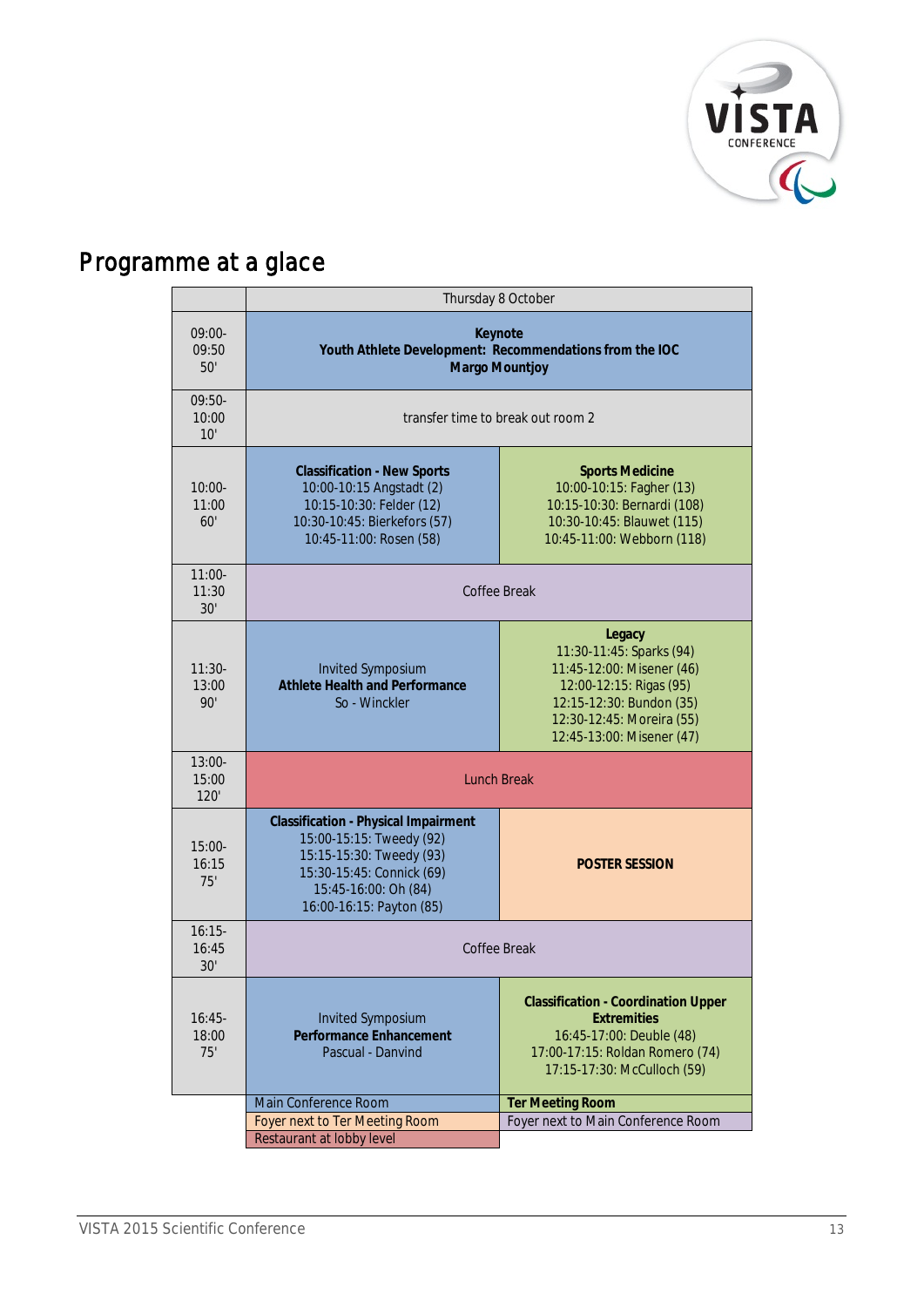

|                           | Friday 9 October                                                                                                                                                                          |                                                                                                                                                                                  |
|---------------------------|-------------------------------------------------------------------------------------------------------------------------------------------------------------------------------------------|----------------------------------------------------------------------------------------------------------------------------------------------------------------------------------|
| 09:00-<br>09:50<br>50'    | keynote IPC Scientific Award Winner<br>How to Engage Youth in Disability Sport: Reflections of an Accidental Academic<br><b>Jennifer Mactavish</b>                                        |                                                                                                                                                                                  |
| $09:50-$<br>10:00<br>10'  | transfer time to break out room 2                                                                                                                                                         |                                                                                                                                                                                  |
| $10:00-$<br>11:00<br>60'  | <b>Classification - Coordination Lower</b><br><b>Extremities</b><br>10:00-10:15: Beckman (65)<br>10:15-10:30: Spathis (66)<br>10:30-10:45: Campayo (73)<br>10:45-11:00: Reina Vaillo (90) | <b>Nutrition</b><br>10:00-10:15: Flueck (39)<br>10:15-10:30: Broad (81)<br>10:30-10:45: Flueck (40)                                                                              |
| $11:00-$<br>11:30<br>30'  |                                                                                                                                                                                           | Coffee Break                                                                                                                                                                     |
| $11:30-$<br>13:00<br>90'  | <b>Invited Symposium</b><br><b>Evidence-Based Classification</b><br>Van Biesen - Altman                                                                                                   | Career<br>11:30-11:45: Douglas (27)<br>11:45-12:00: Perret (29)<br>12:00-12:15: Bundon (34)<br>12:15-12:30: Culver (52)<br>12:30-12:45: Swanson (5)<br>12:45-13:00: Perrier (54) |
| $13:00-$<br>15:00<br>120' | <b>Lunch Break</b>                                                                                                                                                                        |                                                                                                                                                                                  |
| $15:00-$<br>16:15<br>75'  | <b>Sports Medicine - Epidemiology</b><br>15:00-15:15: Derman (101)<br>15:15-15:30: Stomphorst (116)<br>15:30-15:45: Derman (102)<br>15:45-16:00: Fife (3)<br>16:00-16:15: Storch (107)    | <b>POSTER SESSION</b>                                                                                                                                                            |
| $16:15-$<br>16:45<br>30'  | Coffee Break                                                                                                                                                                              |                                                                                                                                                                                  |
| $16:45-$<br>18:00<br>75'  | <b>Invited Symposium</b><br>Wintersports<br>Vidal - Lindinger                                                                                                                             | <b>Training</b><br>16:45-17:00: Rego (22)<br>17:00-17:15: Madeiros (33)<br>17:15-17:30: Janssen (76)<br>17:30-17:45: Goss (32)<br>17:45-18:00: Rhodes (36)                       |
|                           | Main Conference Room                                                                                                                                                                      | <b>Ter Meeting Room</b>                                                                                                                                                          |
|                           | Foyer next to Ter Meeting Room<br>Restaurant at lobby level                                                                                                                               | Foyer next to Main Conference Room                                                                                                                                               |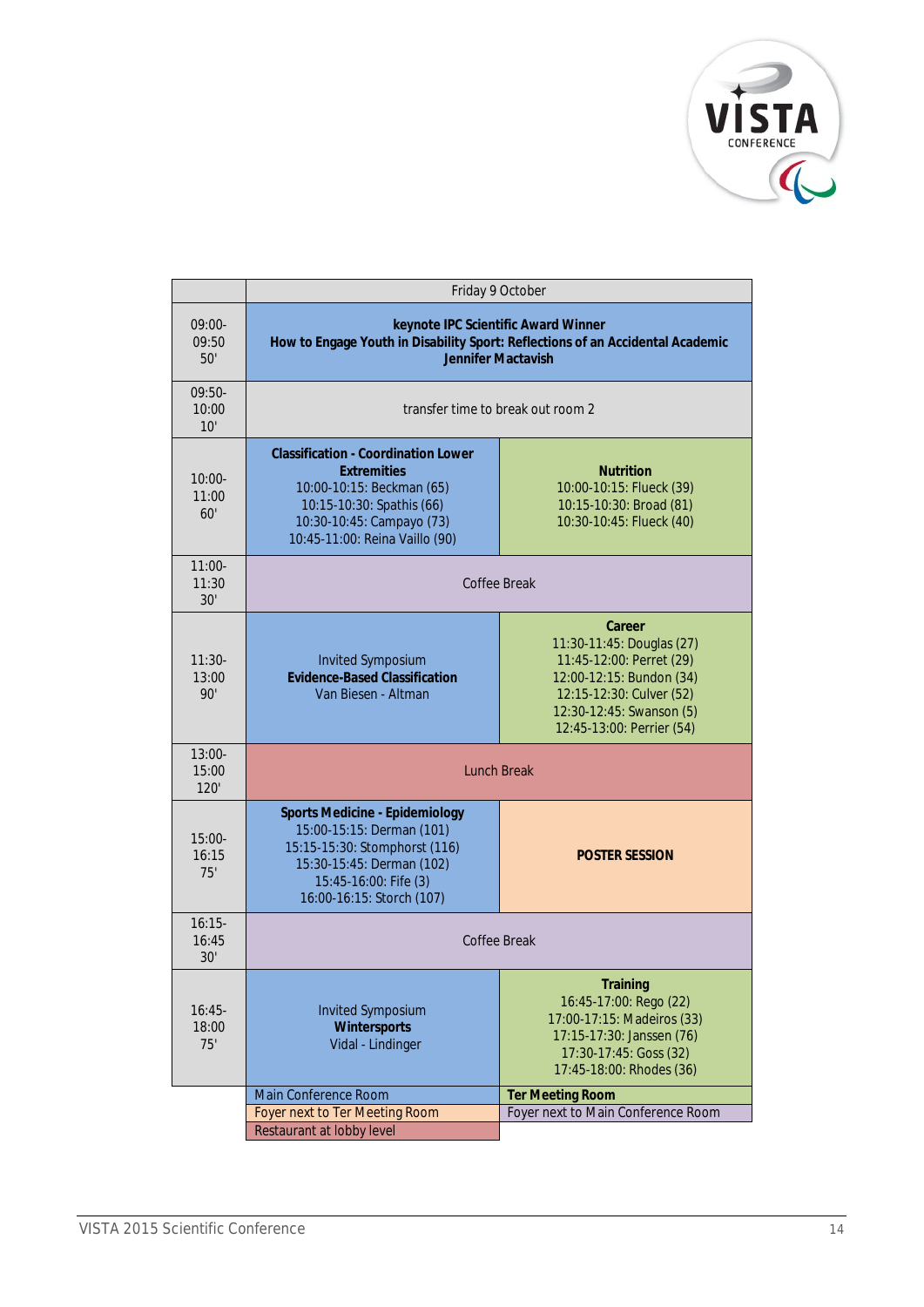

|                           | Saturday 10 October                                                                                                                              |                                                                                                                                                                                                                                                            |
|---------------------------|--------------------------------------------------------------------------------------------------------------------------------------------------|------------------------------------------------------------------------------------------------------------------------------------------------------------------------------------------------------------------------------------------------------------|
| 09:00-<br>09:50<br>50'    | keynote<br>Athlete Career Pathways in Wheelchair Tennis: From Grassroots to Elite<br>Performance<br><b>David Sanz Rivas</b>                      |                                                                                                                                                                                                                                                            |
| $09:50-$<br>10:00<br>10'  | transfer time to break out room 2                                                                                                                |                                                                                                                                                                                                                                                            |
| $10:00 -$<br>11:00<br>60' | <b>Sport Biomechanics</b><br>10:00-10:15: Vegter (49)<br>10:15-10:30: Payton (86)<br>10:30-10:45: Villacieros (114)<br>10:45-11:00: Derman (119) | <b>Sport Physiology</b><br>10:00-10:15: Boer (15)<br>10:15-10:30: Malone (19)<br>10:30-10:45: Nishimura (71)<br>10:45-11:00: Nakamura (72)                                                                                                                 |
| $11:00-$<br>11:30<br>30'  | Coffee Break                                                                                                                                     |                                                                                                                                                                                                                                                            |
| $11:30-$<br>13:00<br>90'  | <b>Invited Symposium</b><br><b>Education of Athletes and Coaches</b><br>Fliess - Theisen - Luchina                                               | <b>Classification - Intellectual and Visual</b><br>Impairment<br>11:30-11:45: Einarsson (100)<br>11:45-12:00: Hettinga (106)<br>12:00-12:15: Pinilla (111)<br>12:15-12:30: Ravensbergen (18)<br>12:30-12:45: Blaine (117)<br>12:45-13:00: O'Sullivan (120) |
| $13:00-$<br>15:00<br>120' | <b>Lunch Break</b>                                                                                                                               |                                                                                                                                                                                                                                                            |
| $15:00-$<br>16:15<br>7.5' | <b>Invited Symposium</b><br><b>Determinants of Paralympic Success</b><br>Legg - Darcy                                                            | <b>Sport-Specific Issues</b><br>15:00-15:15: De Witte (16)<br>15:15-15:30: De Groot (26)<br>15:30-15:45: Weber (64)<br>15:45-16:00: Almena (110)                                                                                                           |
| $16:15-$<br>16:45<br>30'  | Coffee Break                                                                                                                                     |                                                                                                                                                                                                                                                            |
| $16:45-$<br>18:00<br>75'  | Closing - Round Table<br>"Securing the Future for Young Para-Athletes"<br>Athletes - IF Representatives - Academics                              |                                                                                                                                                                                                                                                            |
|                           | Main Conference Room                                                                                                                             | <b>Ter Meeting Room</b>                                                                                                                                                                                                                                    |
|                           | Foyer next to Ter Meeting Room<br>Restaurant at lobby level                                                                                      | Foyer next to Main Conference Room                                                                                                                                                                                                                         |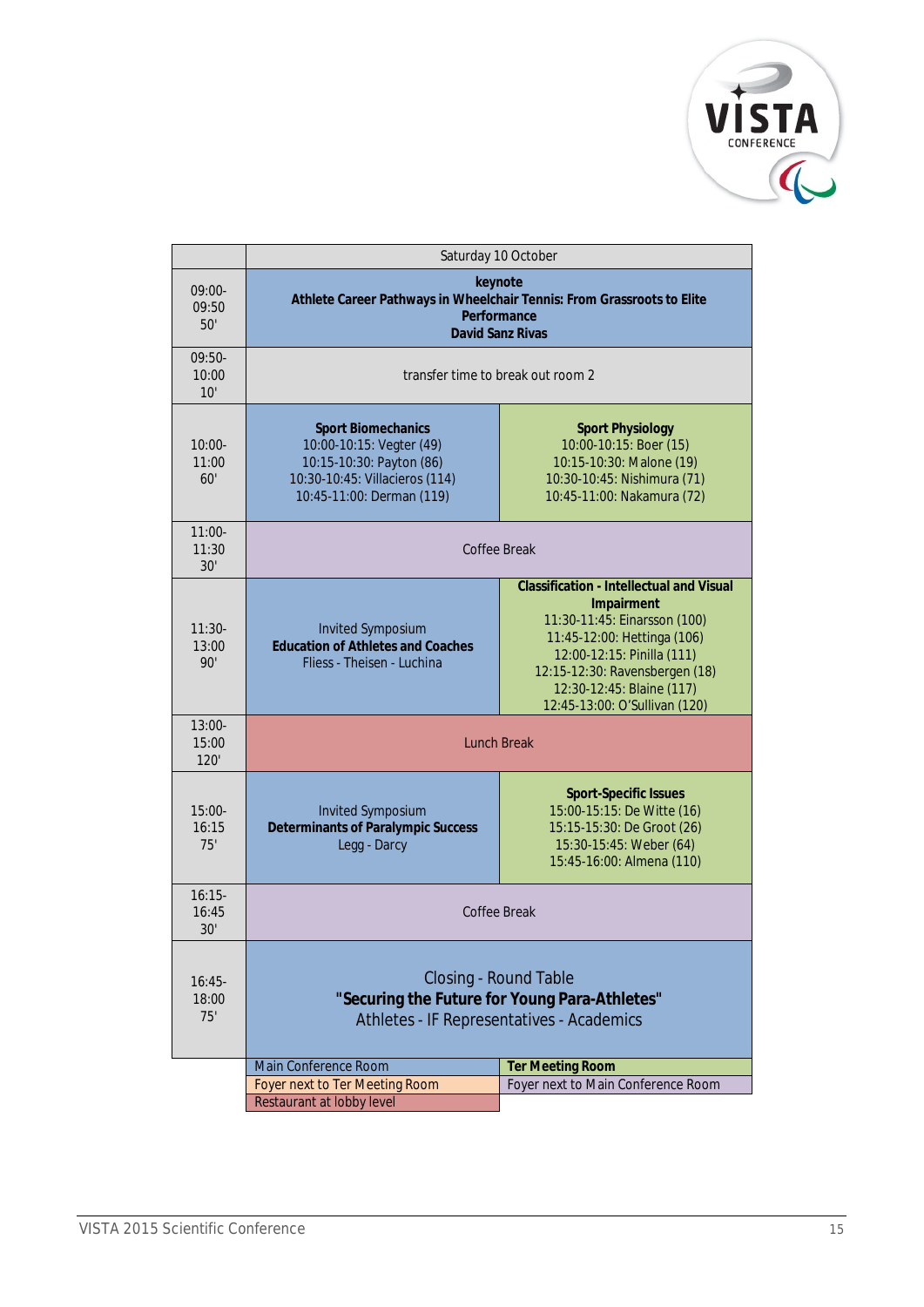

## Detailed Programme

Wednesday 07 October

|               | <b>Conference Registration</b>                    |
|---------------|---------------------------------------------------|
| 19:00-20:30   | <b>Opening Ceremony</b>                           |
| de Bellavista | Hotel AC Palau   (followed by a reception dinner) |

#### Thursday 08 October

| $09:00 - 09:50$    | <b>KEYNOTE LECTURE</b>                                                                                                              |
|--------------------|-------------------------------------------------------------------------------------------------------------------------------------|
| VISTA <sub>1</sub> | Youth Athlete Development: Recommendation from the IOC                                                                              |
|                    | Margo Mountjoy                                                                                                                      |
|                    | Chairperson: Walter Thompson                                                                                                        |
|                    |                                                                                                                                     |
| $09:50 - 10:00$    | Transfer time to next session                                                                                                       |
|                    |                                                                                                                                     |
| $10:00 - 11:00$    | SESSION A - FREE COMMUNICATIONS                                                                                                     |
|                    | <b>Classification - New Sports</b>                                                                                                  |
|                    | Chairperson: Osnat Flies-Douer                                                                                                      |
| 10:00              | Development of para-triathlon specific classification system for ambulant<br>and wheelchair user athletes (physical impairments) #2 |
|                    | Martinez-Gramage; Murray; Murray; Magkou; Darby; Angstadt                                                                           |
| 10:15              | Evidence-based classification in para-badminton #12                                                                                 |
|                    | Felder; Hauschild; Azhar; Borrie; Fröhlich                                                                                          |
| 10:30              | Validation of a new sport specific trunk function and balance assessment for<br>para-kayak athletes #57                             |
|                    | Bjerkefors; Squair; Rosen; Tarassova; Carpenter                                                                                     |
| 10:45              | Range of motion and power output in elite able-bodied athletes and para-                                                            |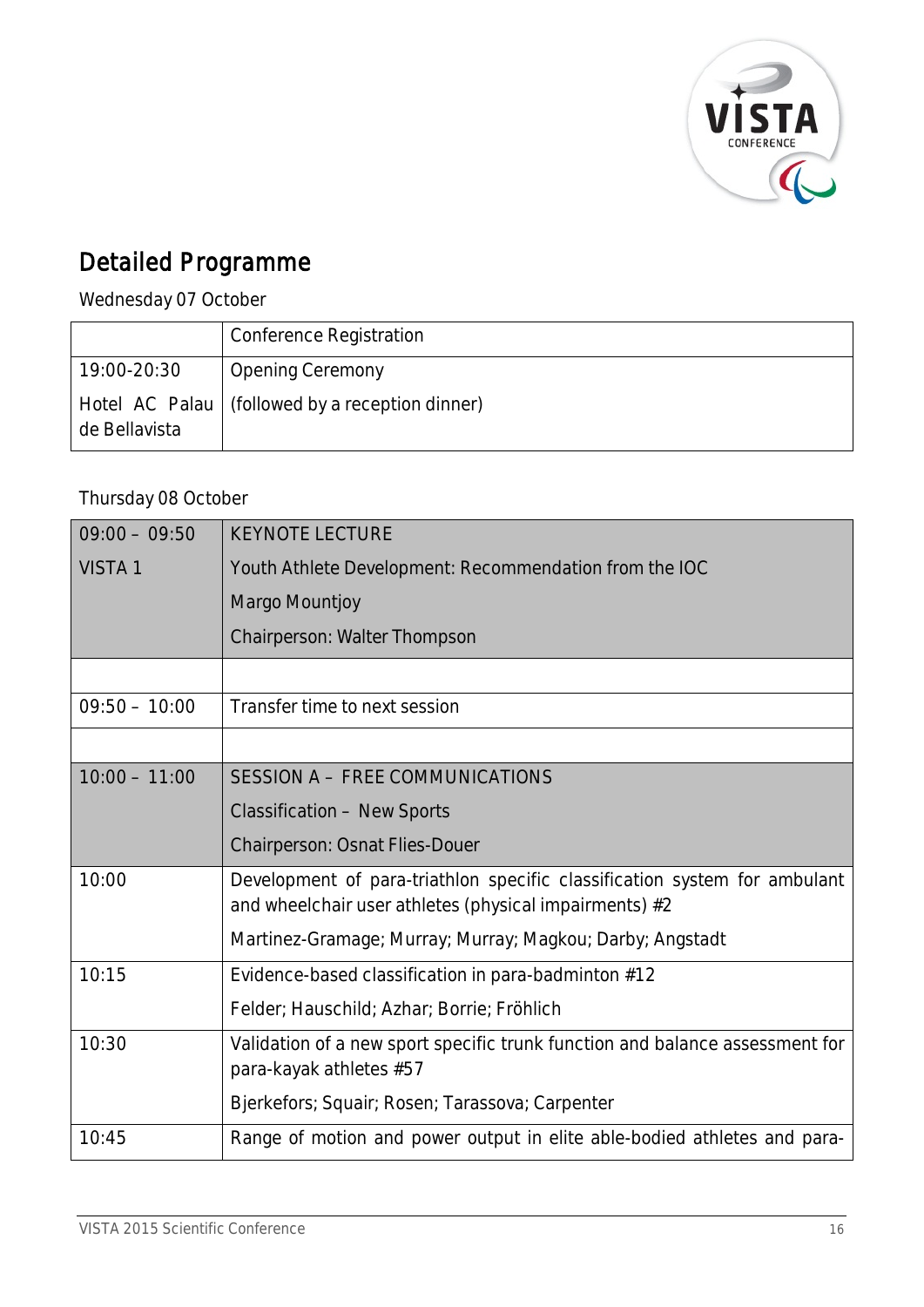

|                 | athletes during kayak paddling #58                                                                                                     |
|-----------------|----------------------------------------------------------------------------------------------------------------------------------------|
|                 | Rosen; Tarassova; Zakaria; Arndt; Bjerkefors                                                                                           |
| $10:00 - 11:00$ | SESSION B - FREE COMMUNICATIONS                                                                                                        |
|                 | <b>Sports Medicine</b>                                                                                                                 |
|                 | Chairperson: Raymond So                                                                                                                |
| 10:00           | Paralympic athletes' perceptions of their experiences of sport-related<br>injuries: a qualitative study #13                            |
|                 | Fagher; Forsberg; Jacobsson; Timpka; Dahlström; Lexell                                                                                 |
| 10:15           | Cardiovascular eligibility to Paralympic Games in athletes with a motor or<br>visual impairment #108                                   |
|                 | Bernardi; Squeo; Quattrini; Culasso; Spataro; Link; Pelliccia                                                                          |
| 10:30           | The development of a novel sports medicine clinic for young para-athletes:<br>focus on injury prevention #115                          |
|                 | Blauwet; Norcross; Callahan; Welch                                                                                                     |
| 10:45           | Boosting in Paralympic sport – Protecting the clean athlete: challenges for<br>education, policy and procedures #118                   |
|                 | Webborn; Stomphorst                                                                                                                    |
|                 |                                                                                                                                        |
| $11:00 - 11:30$ | <b>Coffee Break</b>                                                                                                                    |
|                 |                                                                                                                                        |
| $11:30 - 13:00$ | SESSION A - INVITED SYMPOSIUM                                                                                                          |
|                 | <b>Athlete Health and Performance</b>                                                                                                  |
|                 | Chairperson: Raymond So                                                                                                                |
|                 | Interdisciplinary approach in Paralympic Athletics: crossroads between<br>experience and Science in evaluation and training monitoring |
|                 | Winckler                                                                                                                               |
|                 | The application of Bio-Psycho-Social paradigm on developing<br>high<br>performance Paralympic athletes                                 |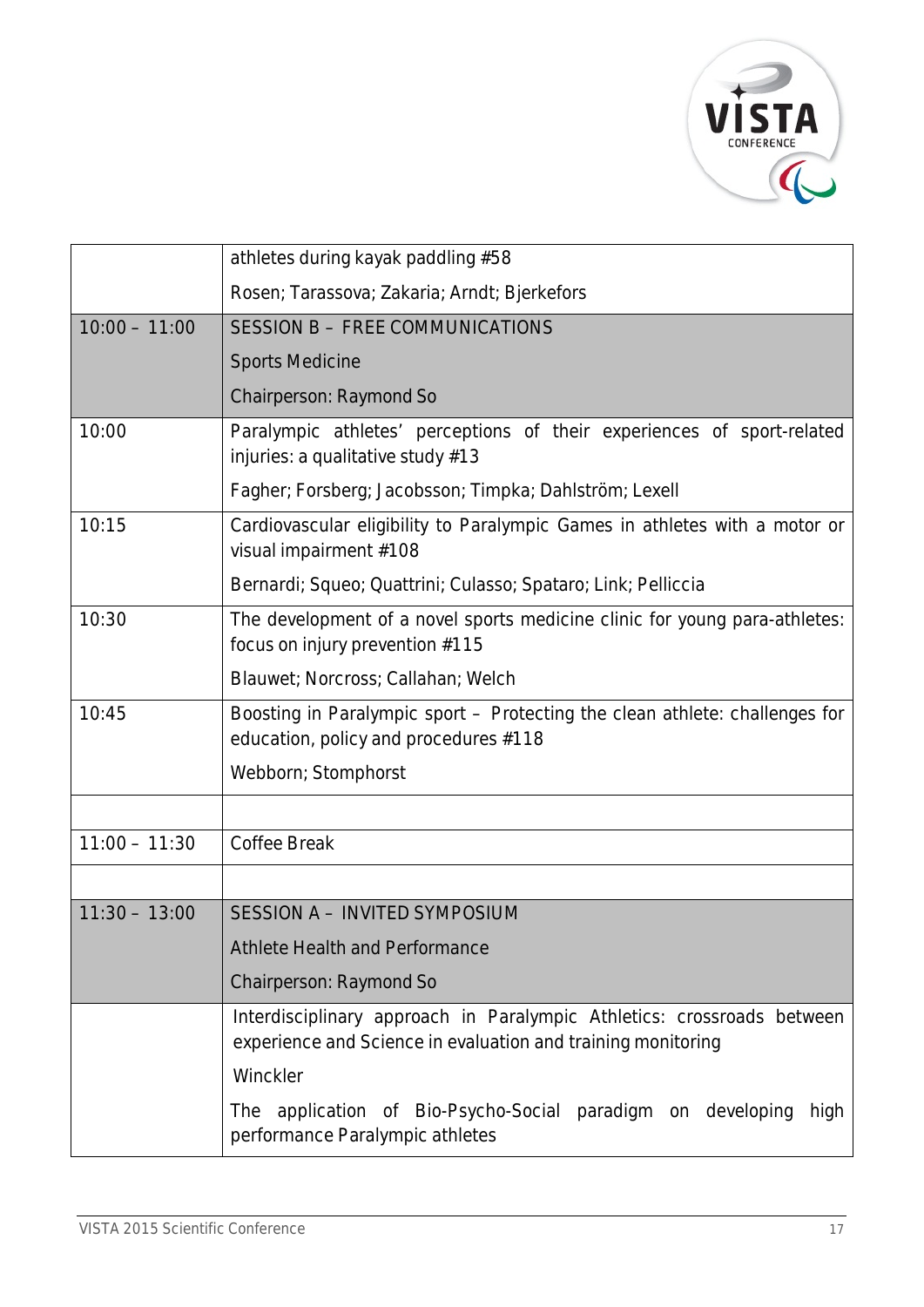

|                 | S <sub>o</sub>                                                                                                      |
|-----------------|---------------------------------------------------------------------------------------------------------------------|
| $11:30 - 13:00$ | SESSION B - FREE COMMUNICATIONS                                                                                     |
|                 | Legacy                                                                                                              |
|                 | Chairperson: David Legg                                                                                             |
| 11:30           | Conceptualizing a research agenda for studying the impacts and legacies of<br>hosting the Paralympic Games #94      |
|                 | Sparks; Rigas; Bundon                                                                                               |
| 11:45           | Integrated or separate? A longitudinal investigation of legacy approaches<br>and impacts of para-sport events #46   |
|                 | Misener; Legg; McPherson; McGillivray                                                                               |
| 12:00           | Paralympic legacy: IPC's strategy to identify, measure and foster legacies<br>from hosting the Paralympic Games #95 |
|                 | Rigas                                                                                                               |
| 12:15           | Paralympic legacies: "It started at Old Trafford" - Stories of London 2012 by<br>the inspired generation #35        |
|                 | <b>Bundon</b>                                                                                                       |
| 12:30           | Athlete with an impairment programme: a social legacy of the Rio 2016<br>Olympic and Paralympic Games #55           |
|                 | Moreira; Brilo; Pinto                                                                                               |
| 12:45           | Disability sport event research: moving the evaluation agenda forward #47                                           |
|                 | Misener; Dickson; Darcy                                                                                             |
|                 |                                                                                                                     |
| $13:00 - 15:00$ | <b>Lunch Break</b>                                                                                                  |
|                 |                                                                                                                     |
| $15:00 - 16:15$ | SESSION A - FREE COMMUNICATIONS                                                                                     |
|                 | Classification - Physical Impairment                                                                                |
|                 | Chairperson: Walter Thompson                                                                                        |
| 15:00           | Using the scientific method to improve the validity of current Paralympic                                           |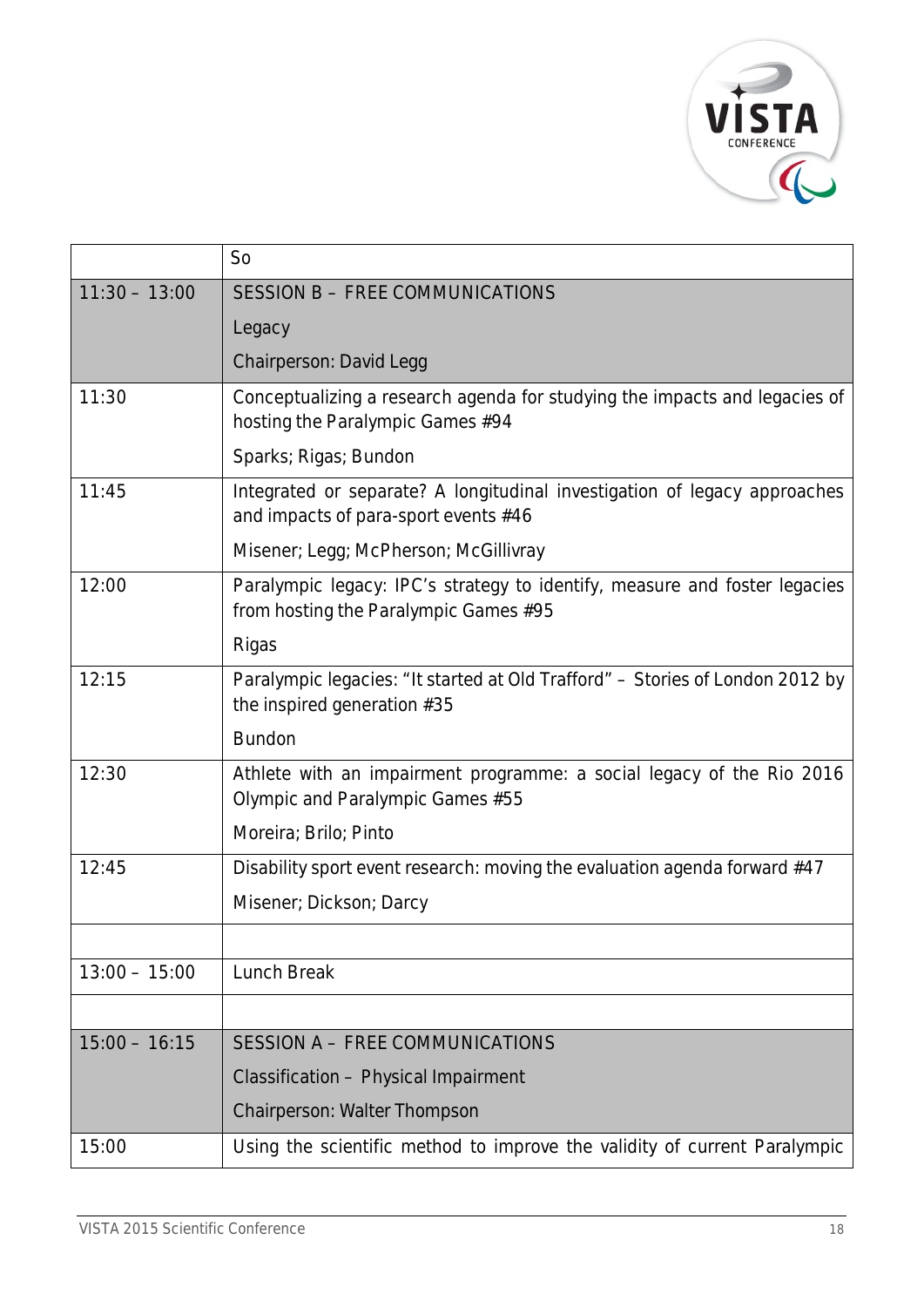

|                 | classification systems (1/2) #92                                                                                                                                                                                 |
|-----------------|------------------------------------------------------------------------------------------------------------------------------------------------------------------------------------------------------------------|
|                 | Tweedy                                                                                                                                                                                                           |
| 15:15           | Using the scientific method to improve the validity of current Paralympic<br>classification systems (2/2) #93                                                                                                    |
|                 | Tweedy                                                                                                                                                                                                           |
| 15:30           | Classification of strength impairments in wheelchair athletes using cluster<br>analysis #69                                                                                                                      |
|                 | Connick; Beckman; Vanlandewijck; Malone; Blomqvist; Tweedy                                                                                                                                                       |
| 15:45           | Consideration of passive drag in IPC Swimming classification #84                                                                                                                                                 |
|                 | Oh; Osborough; Burkett; Payton                                                                                                                                                                                   |
| 16:00           | Active drag of elite para-swimmers during frontal crawl #85                                                                                                                                                      |
|                 | Payton; Oh; Osborough                                                                                                                                                                                            |
| $15:00 - 16:15$ | SESSION B - POSTER SESSION                                                                                                                                                                                       |
|                 | Chairpersons: Osnat Fliess-Douer; Daniela Luchina                                                                                                                                                                |
|                 | The intake of carbohydrates and protein in Japanese athletes with<br>disabilities #1                                                                                                                             |
|                 | Uchino; Hata; Motonaga; Takagi                                                                                                                                                                                   |
|                 | Isokinetic assessment and musculoskeletal complaints in Paralympic<br>athletes: a longitudinal study #7                                                                                                          |
|                 | Silva; Zanca; Lemos; Winckler; Mattiello; Peterson; Vital; Tufik; De Mello                                                                                                                                       |
|                 | Transferability of results on physiological outcomes between three arm<br>ergometers #8                                                                                                                          |
|                 | Hoekstra; Valent; Janssen; Paulich; van der Woude; de Groot                                                                                                                                                      |
|                 | Sapphire assessment system as evaluation method of low back pain after<br>spinal fusion surgery - a case study #10                                                                                               |
|                 | Vinagre; Buffe; Geissler; Niklas                                                                                                                                                                                 |
|                 | David $\mathcal{O}$ system as evaluative instrument in orthopaedic diagnostic in the<br>process of rehabilitation after a plexus brachialis reconstruction with sural<br>nerve transplantation - pilot study #11 |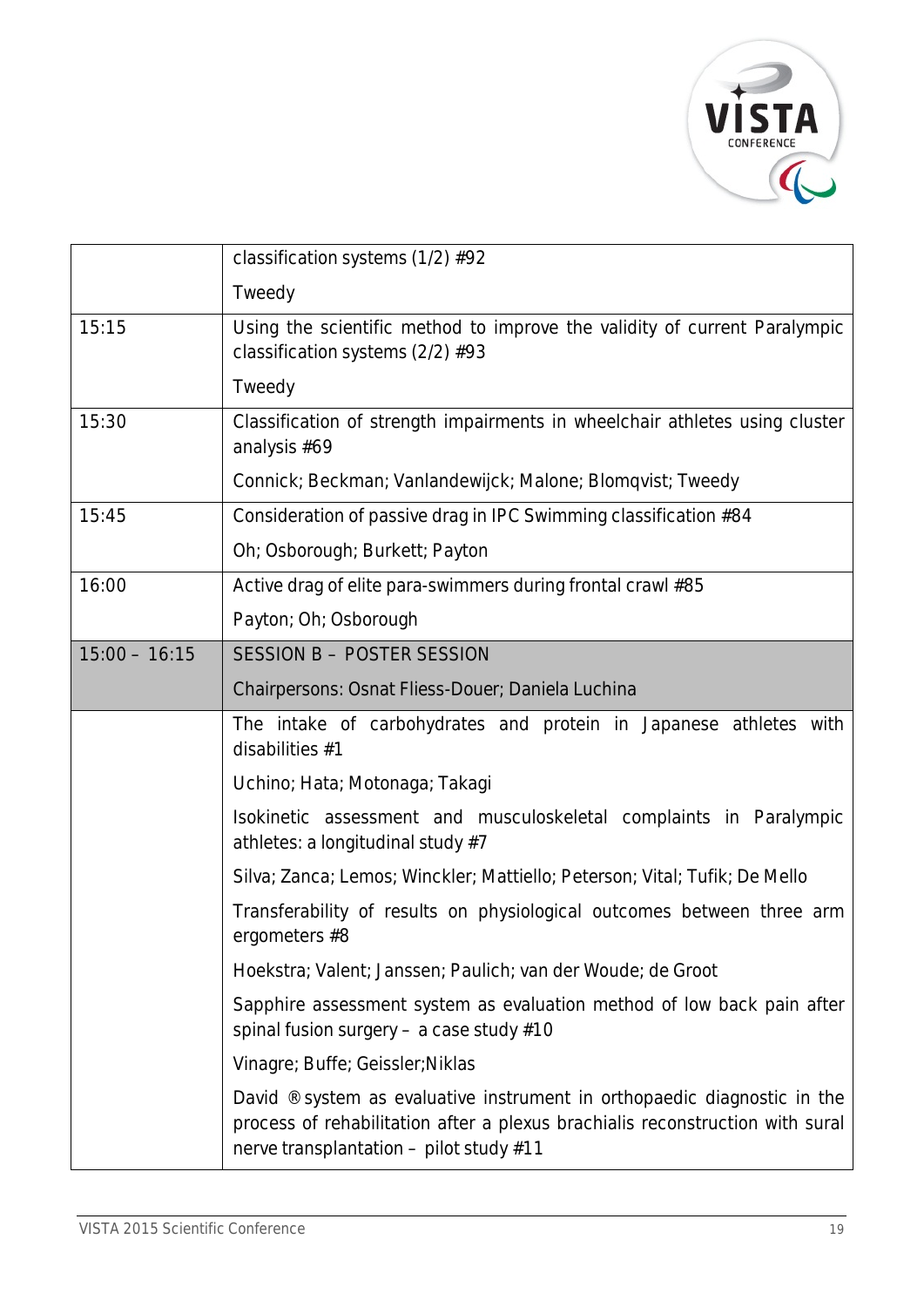

| Vinagre; Geissler; Buffe; Niklas                                                                                                                 |
|--------------------------------------------------------------------------------------------------------------------------------------------------|
| Measurement of anaerobic power and fatigue index in football seven a side<br>players #20                                                         |
| Brandao; Samora Godoy; Nunes; Borges; Campeao; Nogueira; Gorla                                                                                   |
| Body composition and somatotype profile of the participants athletes of the<br>15 <sup>th</sup> football seven a side Brazilian championship #21 |
| Nogueira; Nunes; Rosch de Faria; Brandao; Campeao; Gorla                                                                                         |
| Assessment of the nutritional profile of young athletes of the Brazilian<br>athletics Paralympic team #23                                        |
| Jaoquim; Juzwiak; Jürgensen; Winckler                                                                                                            |
| Subjective perception of effort and recovery in athletes during the 15 <sup>th</sup><br>football seven a side Brazilian championship #24         |
| Gorla; Nunes; Rosch de Faria; Brandao; Campeao; Nogueira                                                                                         |
| Shoulder complaints in wheelchair athletes: a literature review #30                                                                              |
| Heyward; de Groot; Riemer; Vegter; van der Woude                                                                                                 |
| Analysis of the body composition of Paralympic athletes: comparison of two<br>methods #31                                                        |
| De Mello; Lemos; Alves; Adriano; Rosa; Silva; Winckler; Vital; Almeida; Tufik                                                                    |
| Evaluation of the nutritional knowledge of the athletics young Paralympic<br>Brazilian team #43                                                  |
| Juzwiak; Jürgensen; Joaquim; Wincker                                                                                                             |
| Assessment of the nutritional profile of young athletes of the Brazilian<br>athletics Paralympic team #44                                        |
| Juzwiak; Joaquim; Jürgensen; Wincker                                                                                                             |
| Observation instrument adapted to the internal logic of Boccia #45                                                                               |
| Torralba; Padulles; Sola; Padulles; Braz; Olsson                                                                                                 |
| Wheelchair users shoulder pain index (WUSPI) outcome questionnaire:<br>translation and cross-cultural adaptation of the Danish version #50       |
| Larsen; Hansen; Hansen; Bruun; Juul-Krisensen                                                                                                    |
|                                                                                                                                                  |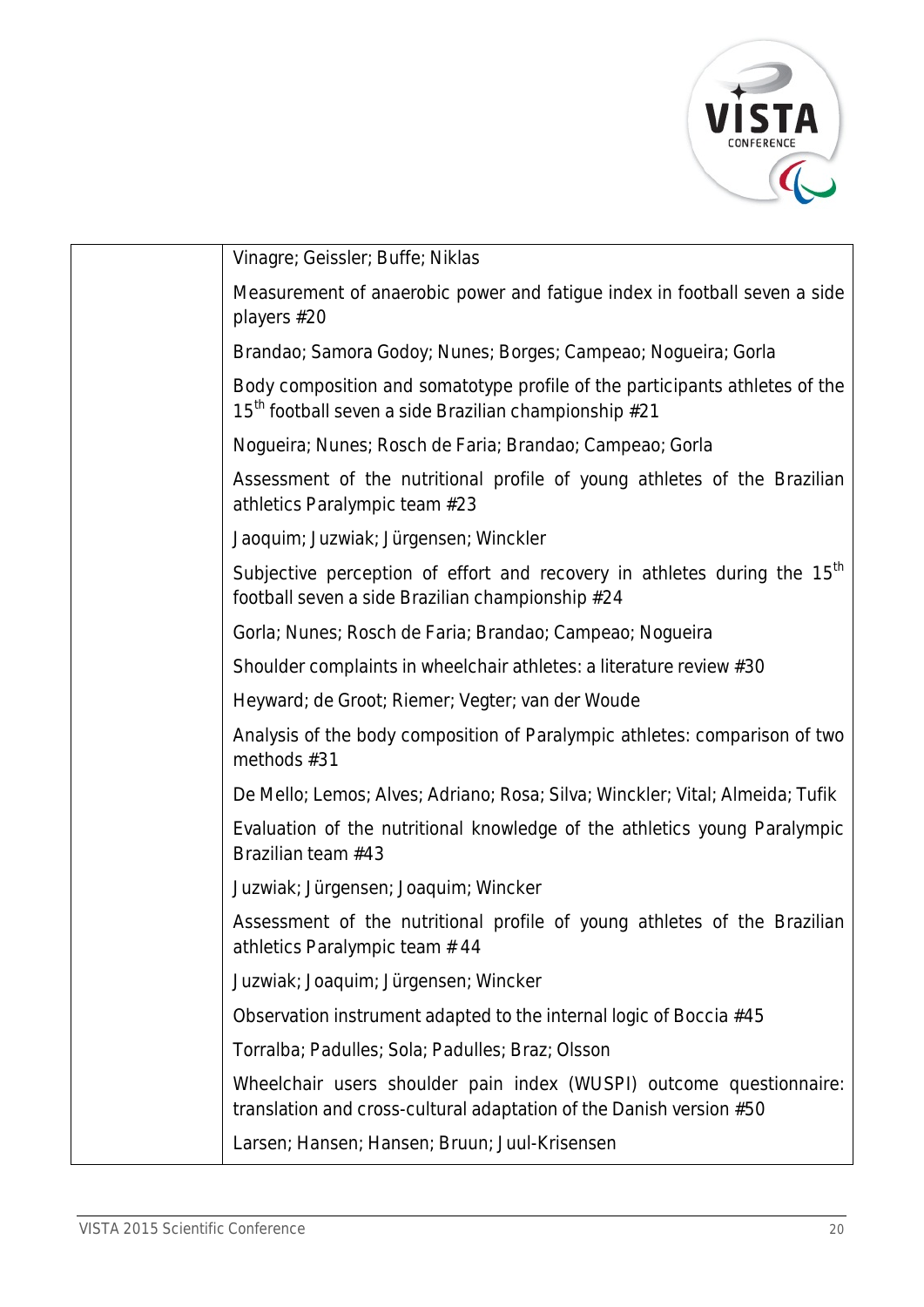

| Contributing factors towards securing the wheelchair tennis pathway and<br>different regional influences #51                                                                                                                                       |
|----------------------------------------------------------------------------------------------------------------------------------------------------------------------------------------------------------------------------------------------------|
| <b>Dyrbus</b>                                                                                                                                                                                                                                      |
| International para-sports conference in Brazil: analysis of the scientific<br>production presented from 2010-2014 #62                                                                                                                              |
| De Freitas; da Costa; Patatas; Borges de Oliveira; Candelori                                                                                                                                                                                       |
| The usability of quadriplegics runner's training for young para-athletes #70                                                                                                                                                                       |
| Higuchi; Yamashita; Tomiyasi; Ogata; Tobimastu                                                                                                                                                                                                     |
| Effects of training on the aerobic power of wheelchair rugby athletes #79                                                                                                                                                                          |
| Pena; Souza; Cavalli; Tanhoffer; Duarte; Gorla                                                                                                                                                                                                     |
| Trunk stability impairments negatively impacts the performance on<br>wheelchair rugby specific skills #82                                                                                                                                          |
| Lemos; Freitas; Mainenti; Vigario                                                                                                                                                                                                                  |
| Postural control of football 5-a-side players during single leg stance #83                                                                                                                                                                         |
| Vigario; Nascimento; Felicio; Mainenti; Lemos                                                                                                                                                                                                      |
| Peak aerobic capacity between and within Paralympic sitting sports #87                                                                                                                                                                             |
| Baumgart; Brurok; Sandbakk                                                                                                                                                                                                                         |
| Analysis of creatine kinase in 6 weeks of training on athletes with disabilities<br>#88                                                                                                                                                            |
| Costa; Joaquim; Wincker                                                                                                                                                                                                                            |
| An international comparative study on the content and role of Paralympic<br>athlete commission - a case study on athlete commission's function and<br>political power in the sport society which emphasises the importance of<br>athlete first #91 |
| Tanaka; Okuda; Sasaki                                                                                                                                                                                                                              |
| Sports injuries in Brazilian elite paracanoe team #99                                                                                                                                                                                              |
| Storch; Strapasson; Teixeira; Santos; Harnish; Borella; Duarte; Almeida                                                                                                                                                                            |
| Scientifically-methodical system of maintenance at Paralympic trainings in<br><b>Russian Federation #112</b>                                                                                                                                       |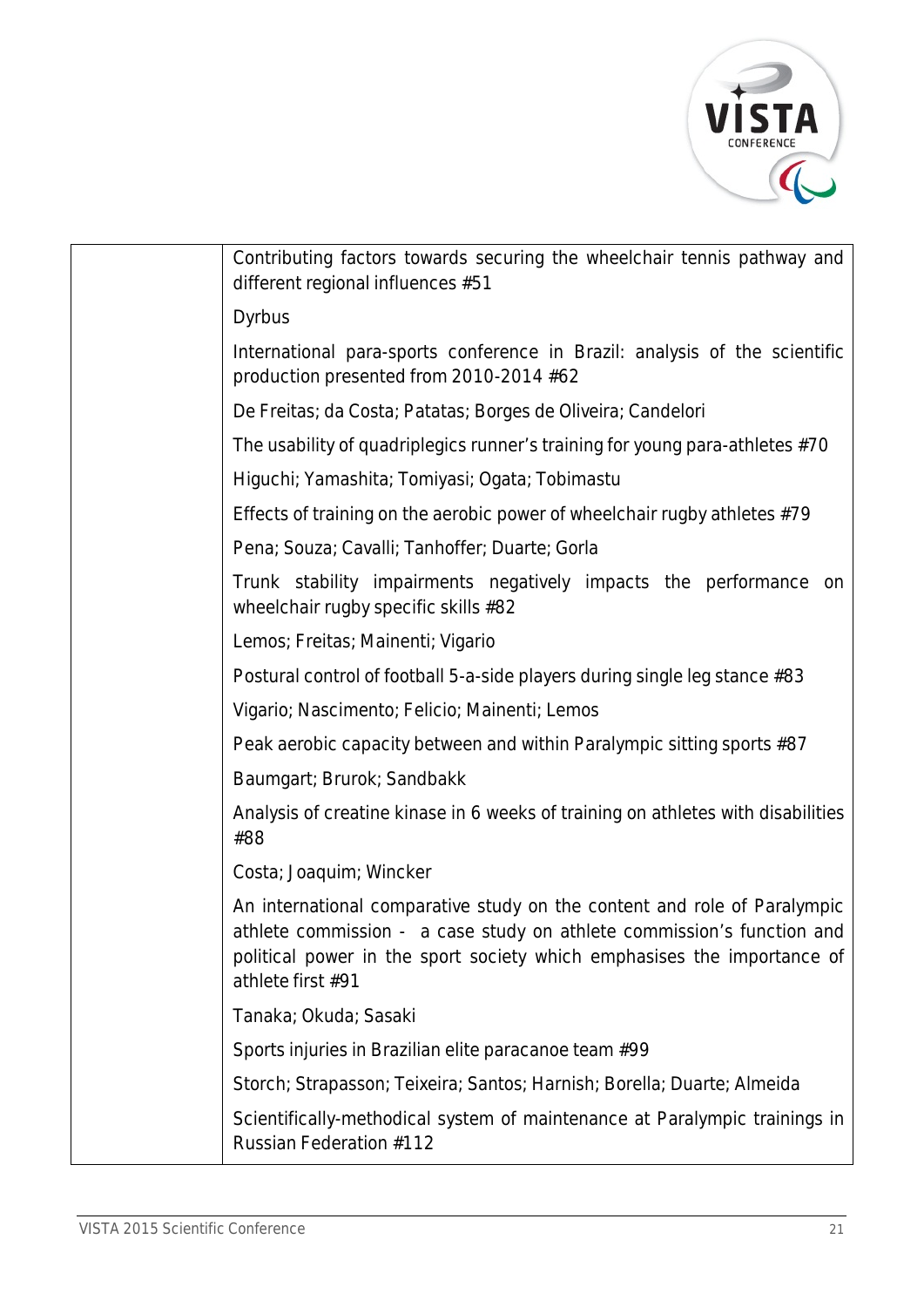

|                 | Idrisova; Baryaev; Shelkov                                                                                                                                                                 |
|-----------------|--------------------------------------------------------------------------------------------------------------------------------------------------------------------------------------------|
|                 | System of scientifically-methodical maintenance in Russian national goalball<br>team $#113$                                                                                                |
|                 | Baryaev; Idrisova                                                                                                                                                                          |
|                 |                                                                                                                                                                                            |
| 16:15-16:45     | <b>Coffee Break</b>                                                                                                                                                                        |
|                 |                                                                                                                                                                                            |
| 16:45-18:00     | <b>SESSION A - INVITED SYMPOSIUM</b>                                                                                                                                                       |
|                 | Performance Enhancement                                                                                                                                                                    |
|                 | Chairperson: Peter Van de Vliet                                                                                                                                                            |
|                 | Danvind                                                                                                                                                                                    |
|                 | Pharmacological aids to Performance: challenges of the prohibited list                                                                                                                     |
|                 | Pascual                                                                                                                                                                                    |
| $16:45 - 18:00$ | SESSION B - FREE COMMUNICATIONS                                                                                                                                                            |
|                 | Classification - Coordination Upper Extremities                                                                                                                                            |
|                 | Chairperson: Yves Vanlandewijck                                                                                                                                                            |
| 16:45           | Using temporal and spatial features of a reciprocal tapping task to detect<br>intentional misrepresentation of abilities among non-disabled participants<br>#48                            |
|                 | Deuble; Connick; Beckman; Tweedy                                                                                                                                                           |
| 17:00           | Evaluating coordination and performance in Boccia players: towards<br>evidence-based classification #74                                                                                    |
|                 | Roldan; Garcia-Vaquero; Mathee; Tweedy; Reina                                                                                                                                              |
| 17:15           | The relationship between postural stability and Boccia performance in<br>individuals<br>with<br>neuromusculoskeletal<br>impairments:<br>strengthening<br>evidence-based classification #59 |
|                 | McCulloch; Reina; Barbado; Campayo; Roland; Tweedy; Vanlandewijck                                                                                                                          |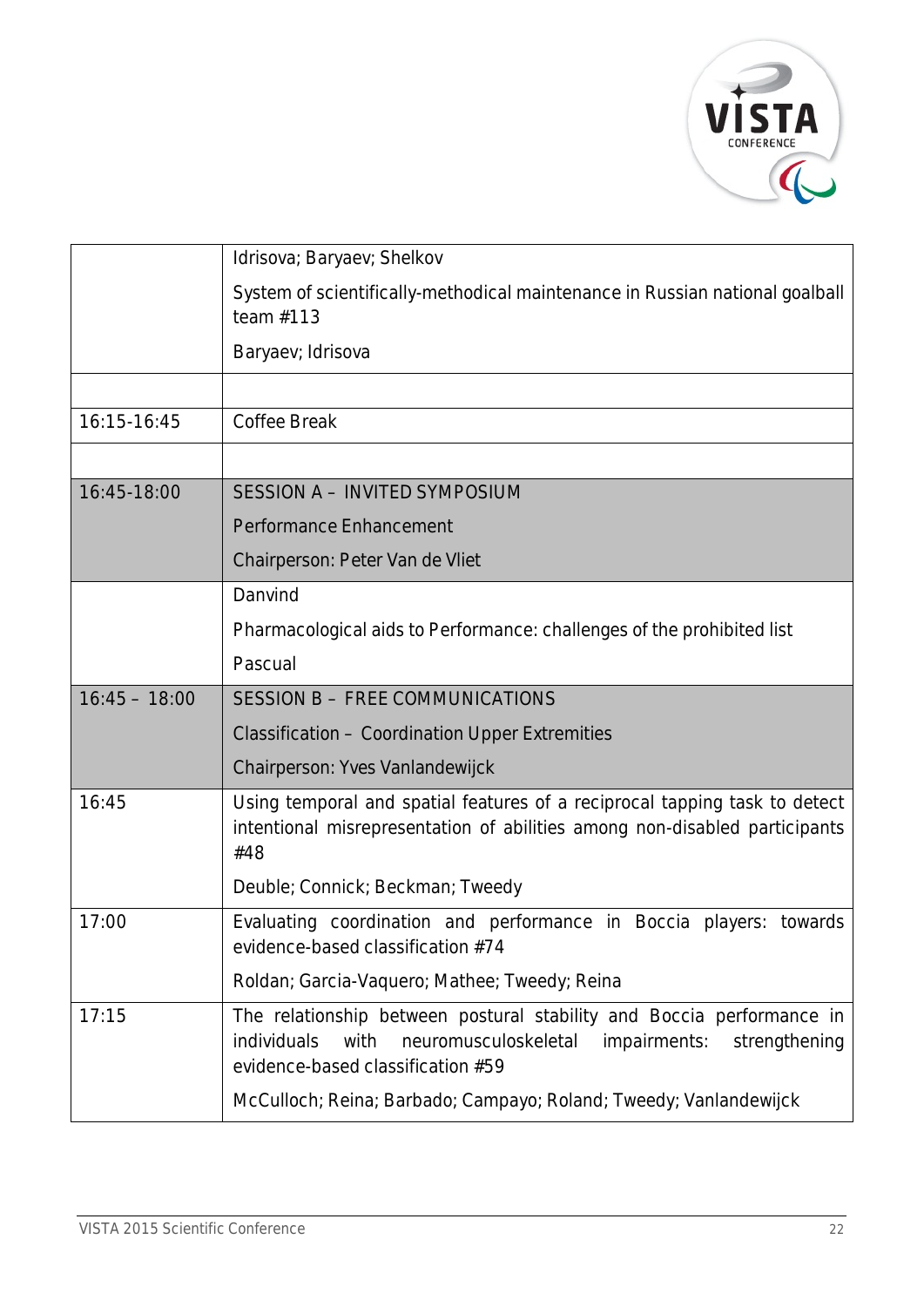

## Friday 9 October

| $09:00 - 09:50$ | <b>KEYNOTE LECTURE</b>                                                                                                                                 |  |
|-----------------|--------------------------------------------------------------------------------------------------------------------------------------------------------|--|
| <b>VISTA1</b>   | How to engage youth in disability sport: reflections of an accidental<br>academic                                                                      |  |
|                 | Jennifer Mactavish                                                                                                                                     |  |
|                 | Chairperson: Yves Vanlandewijck                                                                                                                        |  |
|                 |                                                                                                                                                        |  |
| $09:50 - 10:00$ | Transfer time to break out room 2                                                                                                                      |  |
|                 |                                                                                                                                                        |  |
| $10:00 - 11:00$ | SESSION A - FREE COMMUNICATIONS                                                                                                                        |  |
|                 | <b>Classification - Coordination Lower Extremities</b>                                                                                                 |  |
|                 | Chairperson: Osnat Fliess-Douer                                                                                                                        |  |
| 10:00           | Relationship between lower limb extensor strength and running performance<br>in 3 populations of athletes #65                                          |  |
|                 | Beckman; Connick; Bukhala; Tweedy                                                                                                                      |  |
| 10:15           | Evaluating a battery of tests designed to predict running performance in<br>runners with brain impairments recruited from Kenya and Australia #66      |  |
|                 | Spathis; Connick; Beckman; Thangu; Reina; Bukhala; Tweedy                                                                                              |  |
| 10:30           | Reliability of a test battery for evidence-based classification in Cerebral Palsy<br>football #73                                                      |  |
|                 | Campayo; Barbado; Reina                                                                                                                                |  |
| 10:45           | Improving reliability and validity of current classification methods for athletes<br>in classes T35-T38 (IPC Athletics) and FT5-FT8 (CP Football) # 90 |  |
|                 | Reina; Sarabia; Sanchez; Beckman; Connick; Tweedy                                                                                                      |  |
| $10:00 - 11:00$ | SESSION B - FREE COMMUNICATIONS                                                                                                                        |  |
|                 | Nutrition                                                                                                                                              |  |
|                 | Chairperson: Walter Thompson                                                                                                                           |  |
| 10:00           | Influence of caffeine in para-and tetraplegic participants in a 3min all-out                                                                           |  |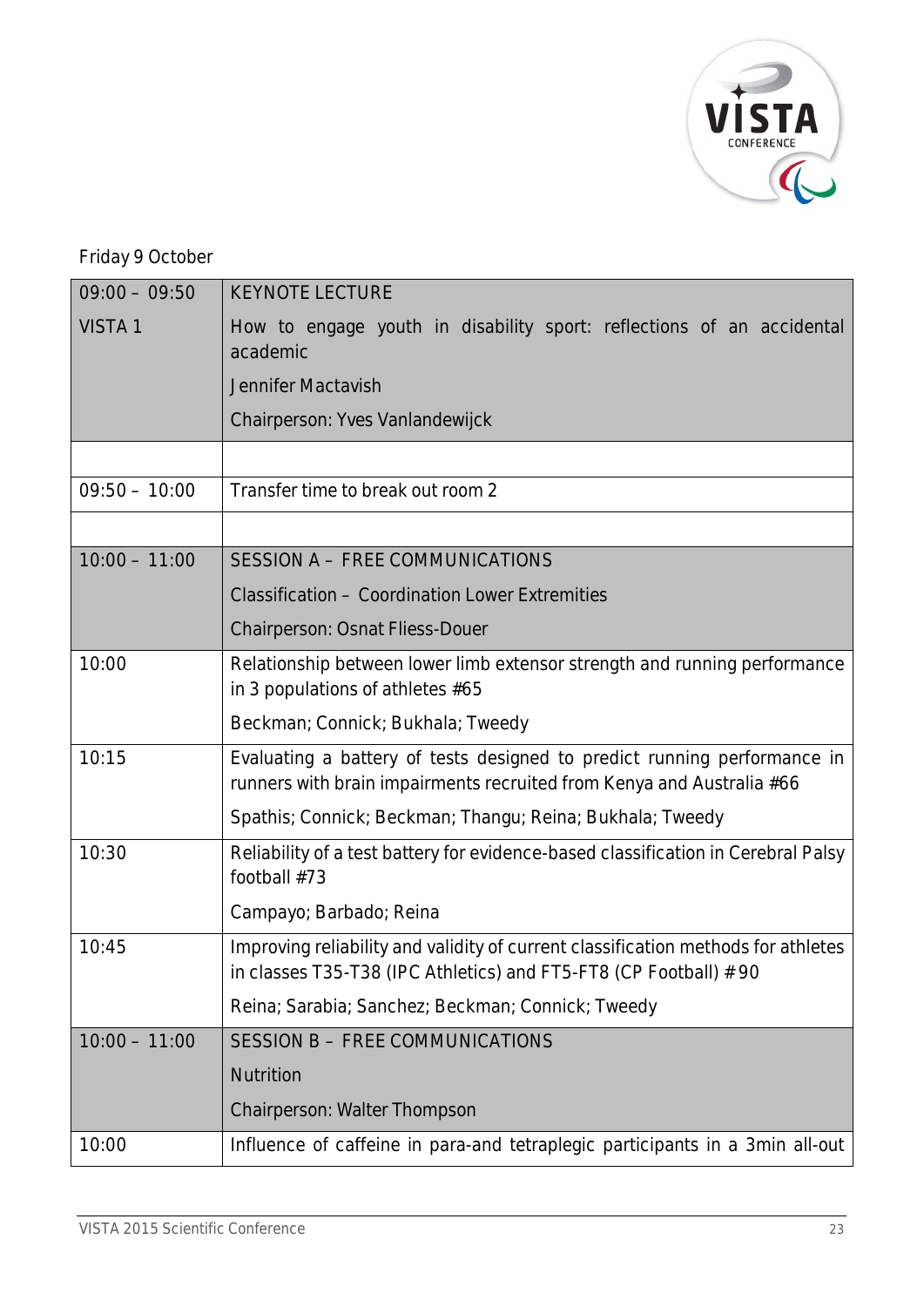

|                 | arm crank ergometer test #39                                                                                 |
|-----------------|--------------------------------------------------------------------------------------------------------------|
|                 | Flueck; Lienert; Schaufelberger; Krebs; Perret                                                               |
| 10:15           | Vitamin D status of elite athletes with spinal cord injury relative to diet and<br>lifestyle factors #81     |
|                 | Broad; Pritchett; Pritchett; Lacroix                                                                         |
| 10:30           | Vitamin D deficiency in Swiss elite wheelchair athlete #40                                                   |
|                 | Flueck; Hartmann; Perret; Strupler                                                                           |
|                 |                                                                                                              |
| $11:00 - 11:30$ | <b>Coffee Break</b>                                                                                          |
|                 |                                                                                                              |
| $11:30 - 13:00$ | SESSION A - INVITED SYMPOSIUM                                                                                |
|                 | Evidence-based classification                                                                                |
|                 | Chairperson: Yves Vanlandewijck                                                                              |
|                 | Evidence-Based classification: conceptual application to wheelchair rugby                                    |
|                 | Altmann                                                                                                      |
|                 | Evidence-Based Classification: conceptual application to sports for athletes<br>with intellectual impairment |
|                 | Van Biesen                                                                                                   |
| $11:30 - 13:00$ | SESSION B - FREE COMMUNICATIONS                                                                              |
|                 | Career                                                                                                       |
|                 | Chairperson: David Legg                                                                                      |
| 11:30           | Career development and learning pathways of Paralympic head coaches<br>with a disability #27                 |
|                 | Douglas; Bloom                                                                                               |
| 11:45           | Relative age effect at the London Paralympic Games in three different sport<br>disciplines #29               |
|                 | Perret; Hartmann; Haefeli; Frotzler                                                                          |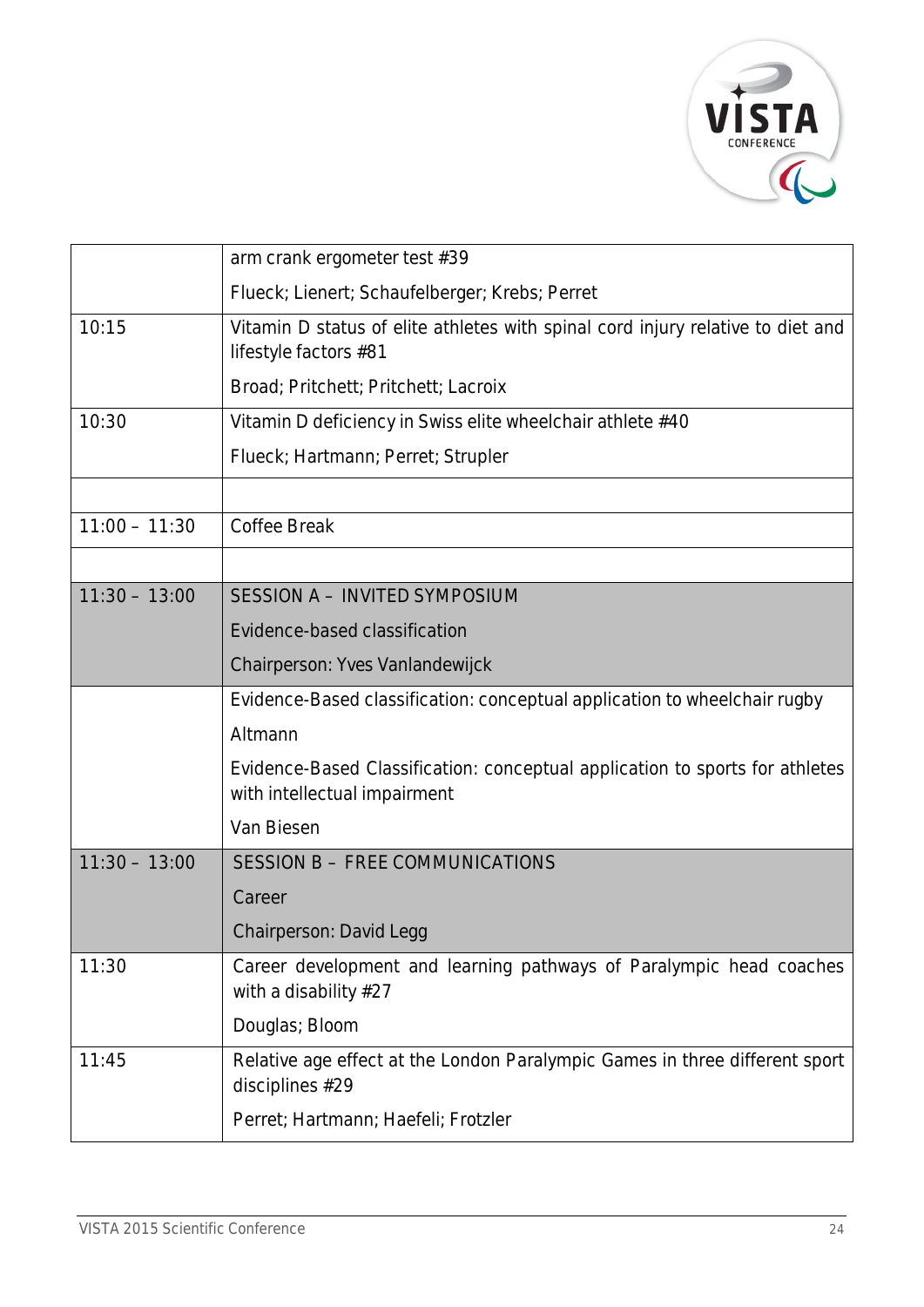

| 12:00           | Preparing for Rio? Or preparing for Post-Rio? Paralympic athletes and<br>transitions out of sport #34                                                                                                                                                |
|-----------------|------------------------------------------------------------------------------------------------------------------------------------------------------------------------------------------------------------------------------------------------------|
|                 | Bundon; Goosey-Tolfrey                                                                                                                                                                                                                               |
| 12:15           | What we know about parasport coach learning in Canada #52                                                                                                                                                                                            |
|                 | Culver; Werthner; Taylor; Davey; Trudel                                                                                                                                                                                                              |
| 12:30           | It's an Olympian's/Paralympian's world: making universal design work for<br>every athlete - from an urban California elementary school to the 2014<br>Winter Games to the 2018 PyeongChang, South<br>Sochi<br>Korea<br>Olympic/Paralympic Village #5 |
|                 | Swanson                                                                                                                                                                                                                                              |
| 12:45           | Exploring representations of Paralympic athletes in Canadian mainstream<br>news media: the 2014 Sochi Paralympic Games #54                                                                                                                           |
|                 | Perrier; Ventresca; Ginis                                                                                                                                                                                                                            |
|                 |                                                                                                                                                                                                                                                      |
| $13:00 - 15:00$ | Lunch Break                                                                                                                                                                                                                                          |
|                 |                                                                                                                                                                                                                                                      |
| $15:00 - 16:15$ | SESSION A - FREE COMMUNICATIONS                                                                                                                                                                                                                      |
|                 | Sports Medicine - Epidemiology                                                                                                                                                                                                                       |
|                 | Chairperson: Walter Thompson                                                                                                                                                                                                                         |
| 15:00           | The epidemiology of illness and injury of athletes at the Sochi 2014<br>Paralympic Winter Games #101                                                                                                                                                 |
|                 | Derman; Schwellnus; Jordaan; Blauwet; Emery; Gomes; Martinez-Ferrer;<br>Stomphorst; Van de Vliet; Webborn; Willick                                                                                                                                   |
| 15:15           | The epidemiology of injuries in Paralympic alpine skiing at the Sochi 2014<br>Paralympic Games #116                                                                                                                                                  |
|                 | Stomphorst; Willick; Cushman; Derman; Schwellnus; Blauwet; Webborn;<br>Van de Vliet                                                                                                                                                                  |
| 15:30           | Upper limb injuries in Paralympic athletes at the London 2012 Paralympic<br>Games #102                                                                                                                                                               |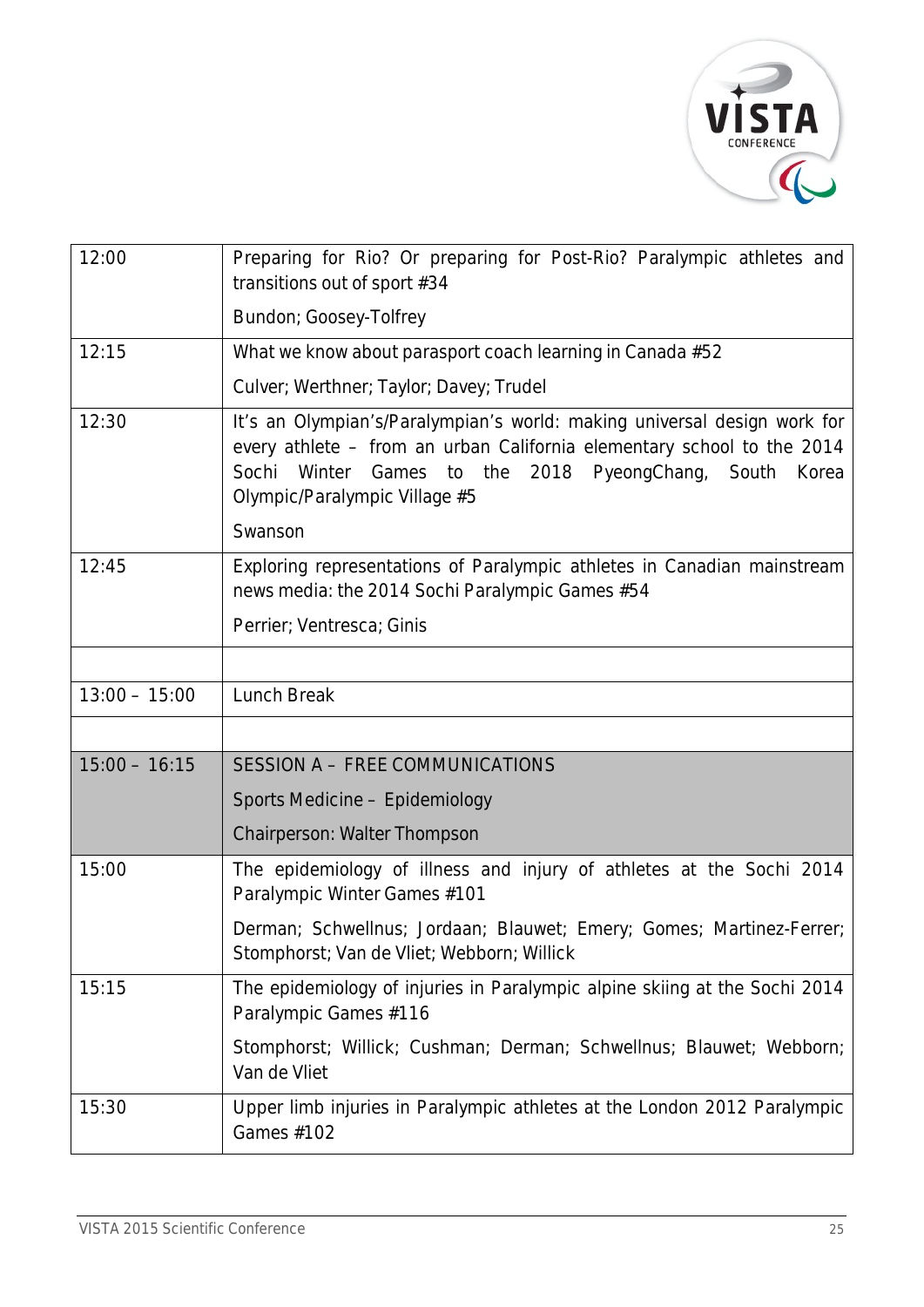

|                 | Russot; Derman; Schwellnus; Jordaan                                                                                                               |
|-----------------|---------------------------------------------------------------------------------------------------------------------------------------------------|
| 15:45           | Injuries in para-taekwondo and recommendations for prevention #3                                                                                  |
|                 | Fife; O'Sullivan; Lee                                                                                                                             |
| 16:00           | Sports injuries in Brazilian paracanoe team #107                                                                                                  |
|                 | Storch; Strapasson; Santos; Pupo; Harnisch; Borella; Duarte; Almeida                                                                              |
| $15:00 - 16:15$ | SESSION B - POSTER SESSION                                                                                                                        |
|                 | Chairpersons: Osnat Fliess-Douer; Daniela Luchina                                                                                                 |
|                 | Resilience in tennis players with disabilities #4                                                                                                 |
|                 | Viola; Vicente                                                                                                                                    |
|                 | A novel classification system enabling inclusion of athletes with multiple<br>different impairments in ice-skating sports #6                      |
|                 | Blatchford; Blatchford; Sweeney-Baird                                                                                                             |
|                 | Reliability of the manual muscle testing in paratriathletes $#9$                                                                                  |
|                 | Martinez-Gramage; Magkou; Lluch Lopez; Martinez Sanchez; Perez<br>Dominguez; Perpina Martinez; Segura-Orti                                        |
|                 | Para-taekwondo: concepts and perspectives #14                                                                                                     |
|                 | Patatas; Almeida; Costa; Freitas                                                                                                                  |
|                 | Development of a field-based mobility test in wheelchair basketball #17                                                                           |
|                 | de Witte; Berger; van der Slikke; Hoozemans; van der Woude; Veeger                                                                                |
|                 | Purpose in life of Paralympic athletes #37                                                                                                        |
|                 | Ferreira Brandao; Magnani; Silva; Baptista Gil Junior; Zanetti; Winckler                                                                          |
|                 | The perception of autonomy of athletes with intellectual disability under the<br>perspective of the bioecological theory of human development #38 |
|                 | Pedrinelli; Brandao                                                                                                                               |
|                 | Examination of psychological well-being and athletic psychological skills<br>among elite para-athletes #41                                        |
|                 | Uchida; Yamazaki; Hashiguchi; Nakayama; Arai; Yoshida                                                                                             |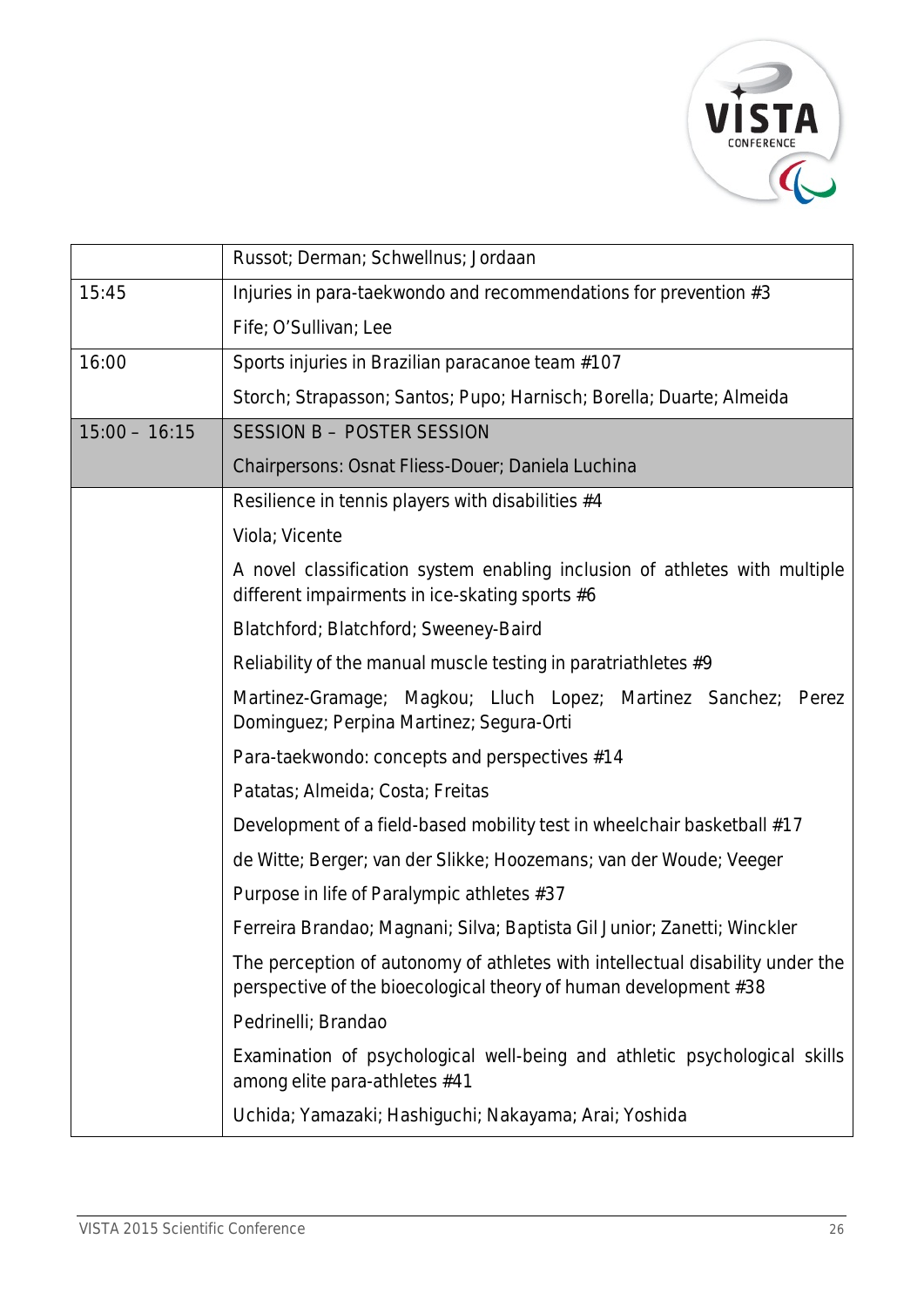

| The case study of sports mental training for Boccia athletes #42                                                                          |
|-------------------------------------------------------------------------------------------------------------------------------------------|
| Yamazaki; Nakayama                                                                                                                        |
| Adapted physical education and students with Down Syndrome: a case<br>study $#53$                                                         |
| Bicalho; Deane; da Costa                                                                                                                  |
| Motor performance and athropometric profile of Brazilian football 5-a-side<br>athletes of Brazilian championship: exploratory results #56 |
| Campos; Paranhos; Arnosti; Vasconcellos; Sousa; Ribeiro; Halekson; Freitas;<br>Borin; Gorla                                               |
| "Wheelchair dance sport - an elite para-sport" vis-à-vis "spinal cord injury -<br>a medical condition" #61                                |
| Sinda                                                                                                                                     |
| Development of a goalball specific performance analysis software #63                                                                      |
| Link; Weber; Prokein                                                                                                                      |
| Relationship between static postural balance and functional classification in<br>wheelchair basketball athletes #68                       |
| Guimaraes da Silva; Perreira do Rego; da Silva Cunha de Medeiros; Moreira<br>Silva Dantas                                                 |
| Evidence-based classification in wheelchair slalom #75                                                                                    |
| Dominguez-Diez; Gonzalez-Galeano; Elvira; Reina                                                                                           |
| Facilitator orthopaedic device for children with severe functional and great<br>restriction disabilities of access to sport #77           |
| Puig-Divi; Marti-Terradas; Marcos-Ruiz                                                                                                    |
| Therapeutic climbing protocol for children with spastic hemiparesis #78                                                                   |
| Puig-Divi; Marcos-Ruiz; Navarro; Fort-Van Meerhaeghe                                                                                      |
| Wheelchair rugby and university: the experience of State University of<br>Campinas #80                                                    |
| Pena; Souza; Souza; Cavalli; Tanhoffer; Duarte; Gorla                                                                                     |
| Effect of elevation distal Boccia ramp edge in the distance achieved by                                                                   |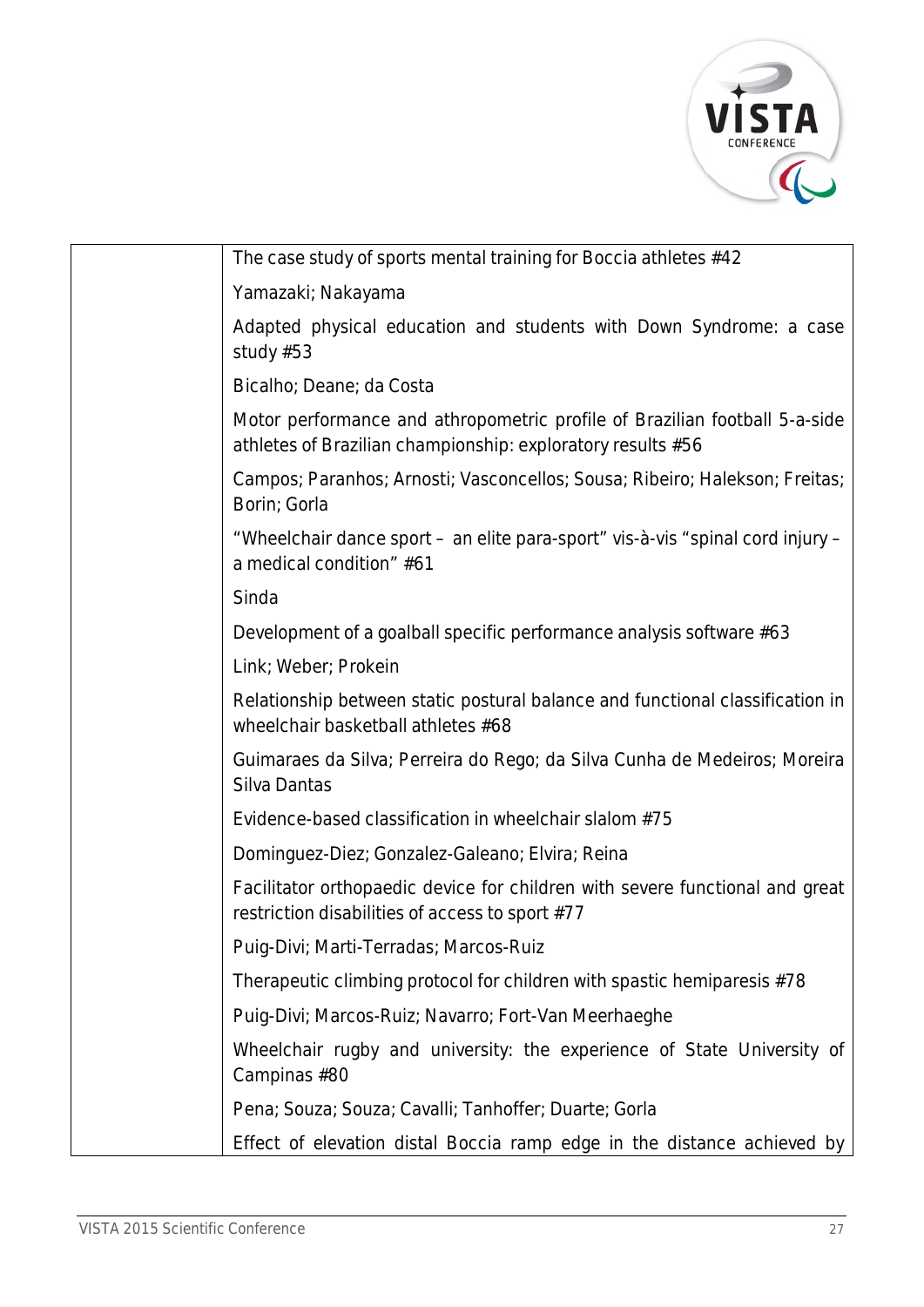

|             | throw #89                                                                                                                                                      |
|-------------|----------------------------------------------------------------------------------------------------------------------------------------------------------------|
|             | Gomes de Freitas; Fernandes Leite; Peres de Souza; Amaral de Araujo                                                                                            |
|             | Participation of athletes with high support needs at the Paralympic Winter<br>Games #96                                                                        |
|             | Vice; Van de Vliet                                                                                                                                             |
|             | Participation of athletes with high support needs at the Paralympic Winter<br>Games #97                                                                        |
|             | Vice; Van de Vliet                                                                                                                                             |
|             | Technical performance analysis of the 9 <sup>th</sup> 2013 World para-badminton<br>finalists athletes with dwarfism #98                                        |
|             | Strapasson; Harnisch; Sorch; Almeida; Duarte; Baessa                                                                                                           |
|             | Is performance in clay target shooting affected by standing/sitting postures<br>in athletes with locomotor impairments? #104                                   |
|             | Alviti; Summa; Dalla Vedova; Barbi; Fazi; Lanzano; Besi; Camomilla;<br>Bernardi                                                                                |
|             | Differences in upper body kinematics influence clay target shooting<br>performance of sitting and standing athletes with a lower limb motor<br>impairment #105 |
|             | Bernardi; Summa; Alviti; Fattorini; Dalla Vedova; Gallozzi; Fazi; Camomilla                                                                                    |
|             |                                                                                                                                                                |
| 16:15-16:45 | Coffee Break                                                                                                                                                   |
|             |                                                                                                                                                                |
| 16:45-18:00 | SESSION A - INVITED SYMPOSIUM                                                                                                                                  |
|             | Winterports                                                                                                                                                    |
|             | Chairperson: Sylvana Mestre                                                                                                                                    |
|             | Comparison study of snowsport related injuries                                                                                                                 |
|             | Vidal                                                                                                                                                          |
|             | Biomechanical and motor learning aspects in disabled and abled skiing<br>sports - training, performance, classification and perspectives                       |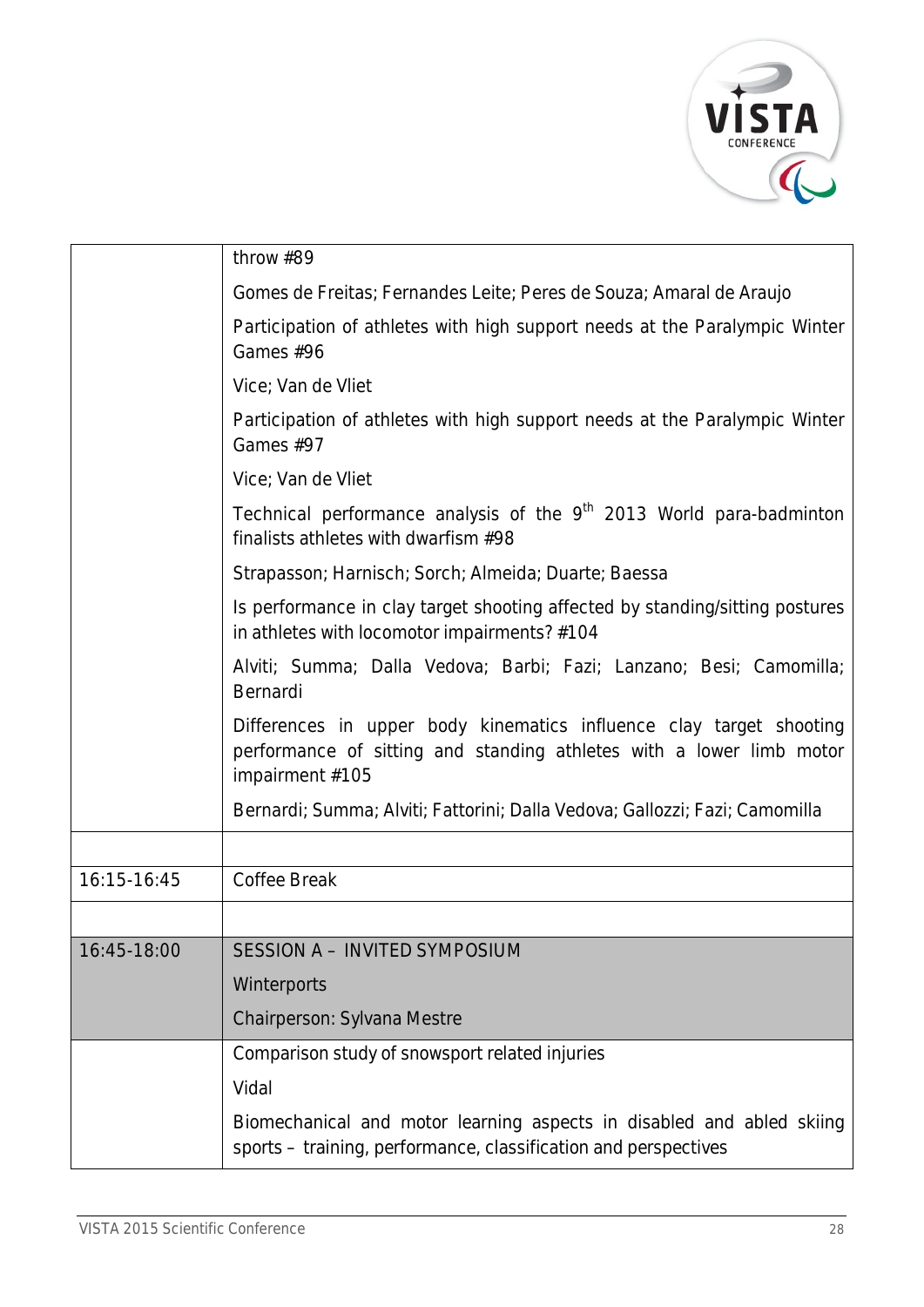

|                 | Lindinger                                                                                                                              |
|-----------------|----------------------------------------------------------------------------------------------------------------------------------------|
| $16:45 - 18:00$ | SESSION B - FREE COMMUNICATIONS                                                                                                        |
|                 | Training                                                                                                                               |
|                 | Chairperson: Raymond So                                                                                                                |
| 16:45           | Transcranial cerebellar direct current stimulation in Paralympic powerlifters<br>#22                                                   |
|                 | Rego; Santos; Furtado; Barboza; Andrade; Silva; Medeiros; Miranda; Santos;<br>Silva Dantas                                             |
| 17:00           | Internal training load in wheelchair basketball: a comparison of the<br>perception of athlete and coach #33                            |
|                 | Medeiros; Lopes; Silva; Nogueira; dos Santos; Santos; de Mello; Dos Santos                                                             |
| 17:15           | Elite sitting volleyball players have better trunk control than individuals<br>without disabilities #76                                |
|                 | Janssen; Huisman; van Dieën                                                                                                            |
| 17:30           | A comparison of Paralympic and able-bodied athlete's physical self-concept<br>and the impact of a centralized training environment #32 |
|                 | Goss; Leslie-Toogood                                                                                                                   |
| 17:45           | A comparison of external load during training and competition in elite<br>wheelchair rugby players #36                                 |
|                 | Rhodes; Mason; Paulson; Goosey-Tolfrey                                                                                                 |

### Saturday 10 October

| $09:00 - 09:50$    | <b>KEYNOTE LECTURE</b>                                                                |
|--------------------|---------------------------------------------------------------------------------------|
| VISTA <sub>1</sub> | Athlete career pathways in wheelchair tennis: from grassroots to elite<br>performance |
|                    | David Sanz Rivas                                                                      |
|                    | <b>Chairperson: Eric Angstadt</b>                                                     |
|                    |                                                                                       |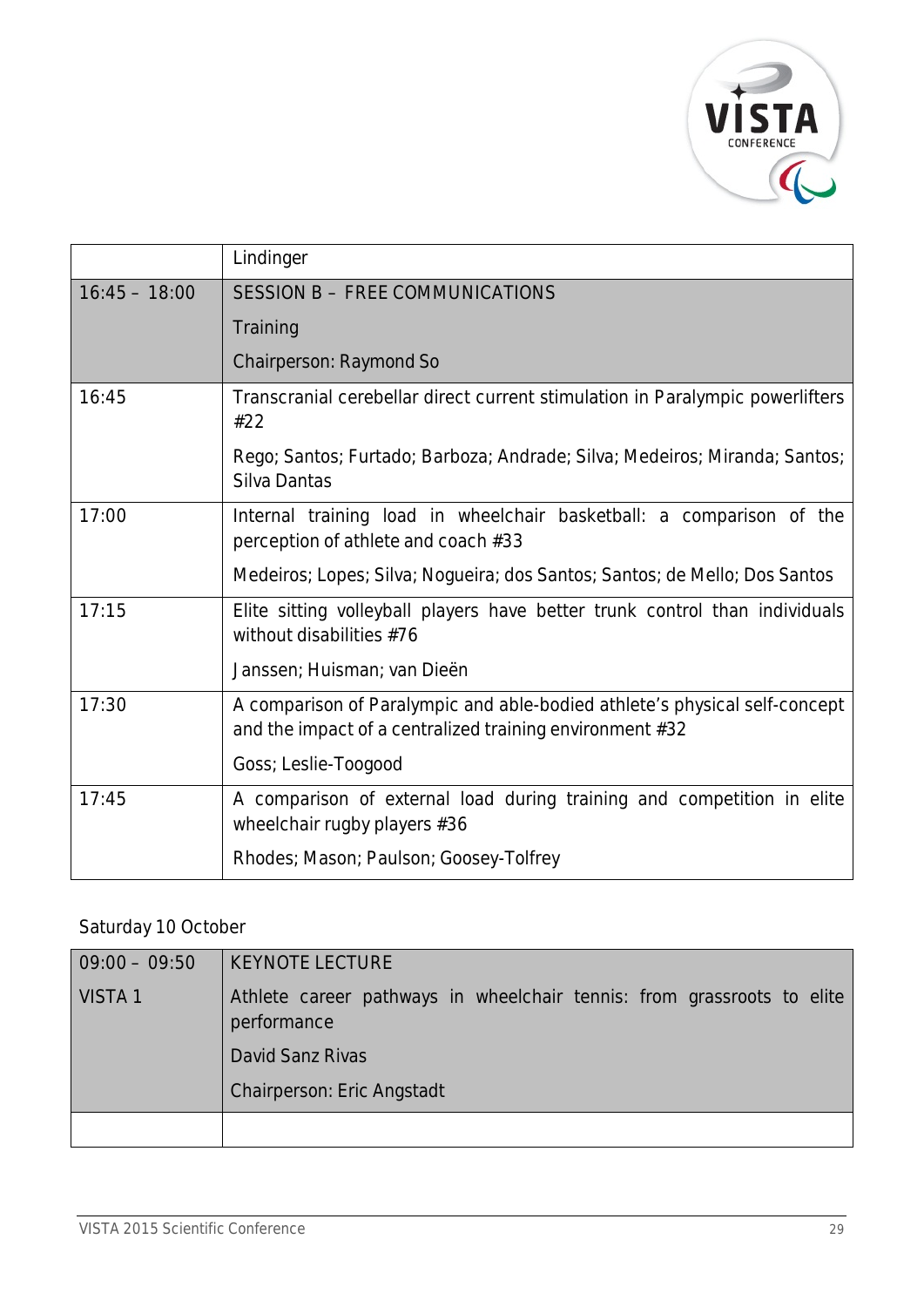

| $09:50 - 10:00$ | Transfer to break out room 2                                                                                                                                   |
|-----------------|----------------------------------------------------------------------------------------------------------------------------------------------------------------|
|                 |                                                                                                                                                                |
| $10:00 - 11:00$ | SESSION A - FREE COMMUNICATIONS                                                                                                                                |
|                 | <b>Sport Biomechanics</b>                                                                                                                                      |
|                 | Chairperson: Raymond So                                                                                                                                        |
| 10:00           | Early motor learning changes in upper limb dynamics and shoulder complex<br>loading during handrim wheelchair propulsion #49                                   |
|                 | Vegter; Hartog; de Groot; Lamoth; Bekkera; van der Scheer; van der Woude;<br>Veeger                                                                            |
| 10:15           | Mass centre speed fluctuations of single arm amputee front crawl swimmers<br>at sprint and distance pace #86                                                   |
|                 | Osborough; Sanders; Payton                                                                                                                                     |
| 10:30           | Elbow flexors-extensors muscles torque and velocity performance in high<br>level wheelchair basketball players #114                                            |
|                 | Villacieros; Garrido; Grams; Perez-Tejero; Lopez-Illescas; Ferro                                                                                               |
| 10:45           | Fatigue in Paralympic athletes with cerebral palsy: an insight into the effects<br>of training on physiology and performance? #119                             |
|                 | Runciman; Derman; Tucker; Ferreira; Albertus- Kajee                                                                                                            |
| $10:00 - 11:00$ | <b>SESSION B - FREE COMMUNICATIONS</b>                                                                                                                         |
|                 | <b>Sport Physiology</b>                                                                                                                                        |
|                 | Chairperson: Walter Thompson                                                                                                                                   |
| 10:00           | Effect of continuous aerobic vs interval training on selected<br>anthropometrical, physiological and functional parameters of adults with<br>Down Syndrome #15 |
|                 | Boer; Moss                                                                                                                                                     |
| 10:15           | Utilization of a new wheelchair propulsion device for laboratory assessment<br>of aerobic capacity in wheelchair rugby athletes #19                            |
|                 | Malone; Dew; Rogers; Morgan                                                                                                                                    |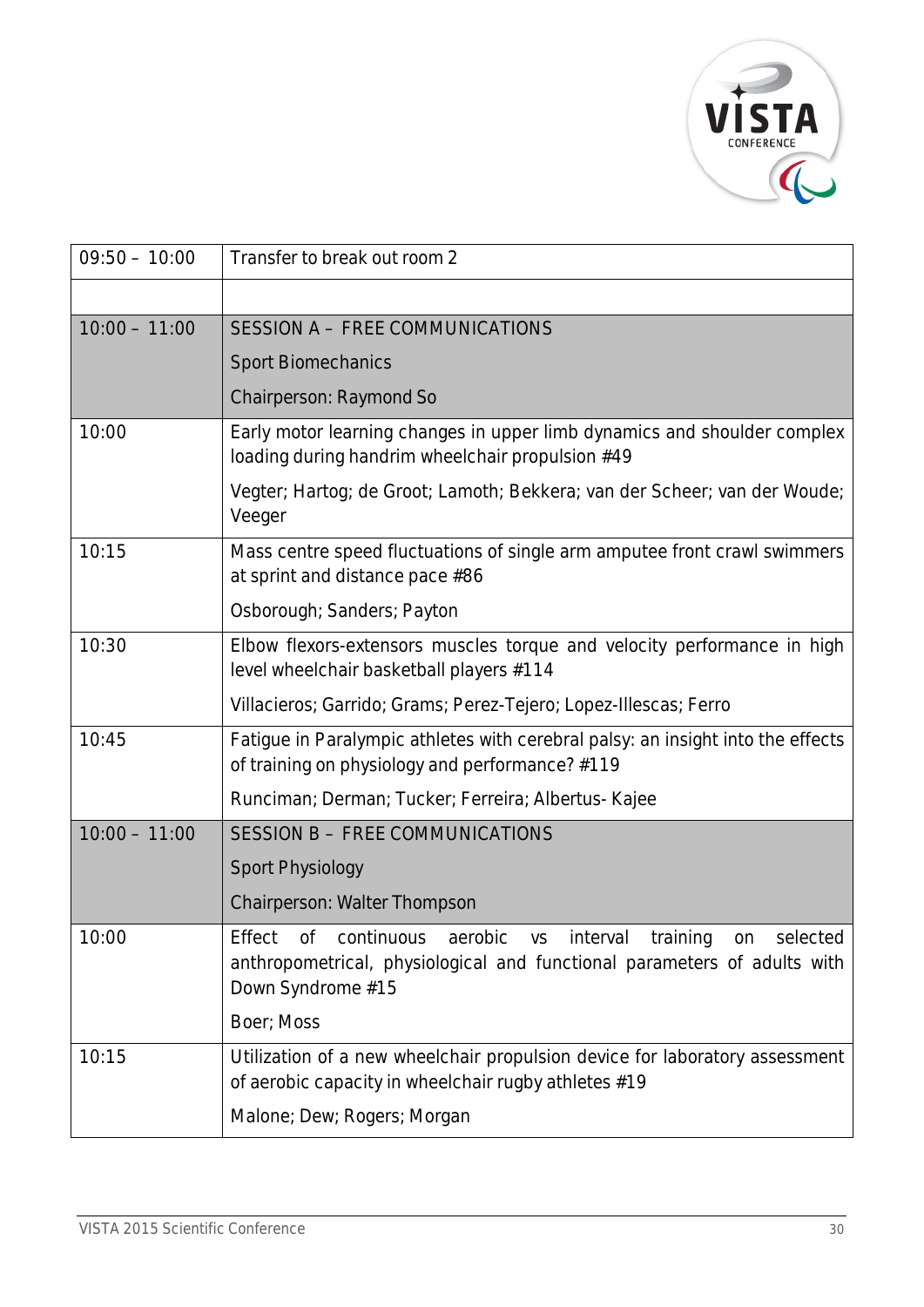

| 10:30           | Wheelchair half marathon induces natural killer cell activity in persons with<br>spinal cord injury #71               |
|-----------------|-----------------------------------------------------------------------------------------------------------------------|
|                 | Nishimura; Banno; Nakamura; Tajima                                                                                    |
| 10:45           | Interleukin-6 during wheelchair marathon in persons with spinal cord injury<br>#72                                    |
|                 | Nakamura; Sasaki; Nishimura; Tajima                                                                                   |
|                 |                                                                                                                       |
| $11:00 - 11:30$ | <b>Coffee Break</b>                                                                                                   |
|                 |                                                                                                                       |
| $11:30 - 13:00$ | SESSION A - INVITED SYMPOSIUM                                                                                         |
|                 | <b>Education of Athletes and Coaches</b>                                                                              |
|                 | Chairperson: Osnat Fliess-Douer                                                                                       |
|                 | Strategies to improve physiological responses and athletic performance                                                |
|                 | Theisen                                                                                                               |
|                 | Current equipment and technological innovation to monitor athletic<br>performance                                     |
|                 | <b>Fliess-Douer</b>                                                                                                   |
|                 | Athlete perspective on performance development                                                                        |
|                 | Luchina                                                                                                               |
| $11:30 - 13:00$ | SESSION B - FREE COMMUNICATIONS                                                                                       |
|                 | <b>Classification - Across Impairment Types</b>                                                                       |
|                 | Chairperson: Yves Vanlandewijck                                                                                       |
| 11:30           | Performance evolution of athletes with intellectual impairment in Athletics<br>and Swimming over the last decade #100 |
|                 | Einarsson; Cicic; Van Biesen; Daly                                                                                    |
| 11:45           | How does intellectual impairment impact on speed skating: what can we<br>learn from able-bodied speed skating #106    |
|                 | Hettinga; Timans; Altmann; Burns; Van Biesen; Vanlandewijck                                                           |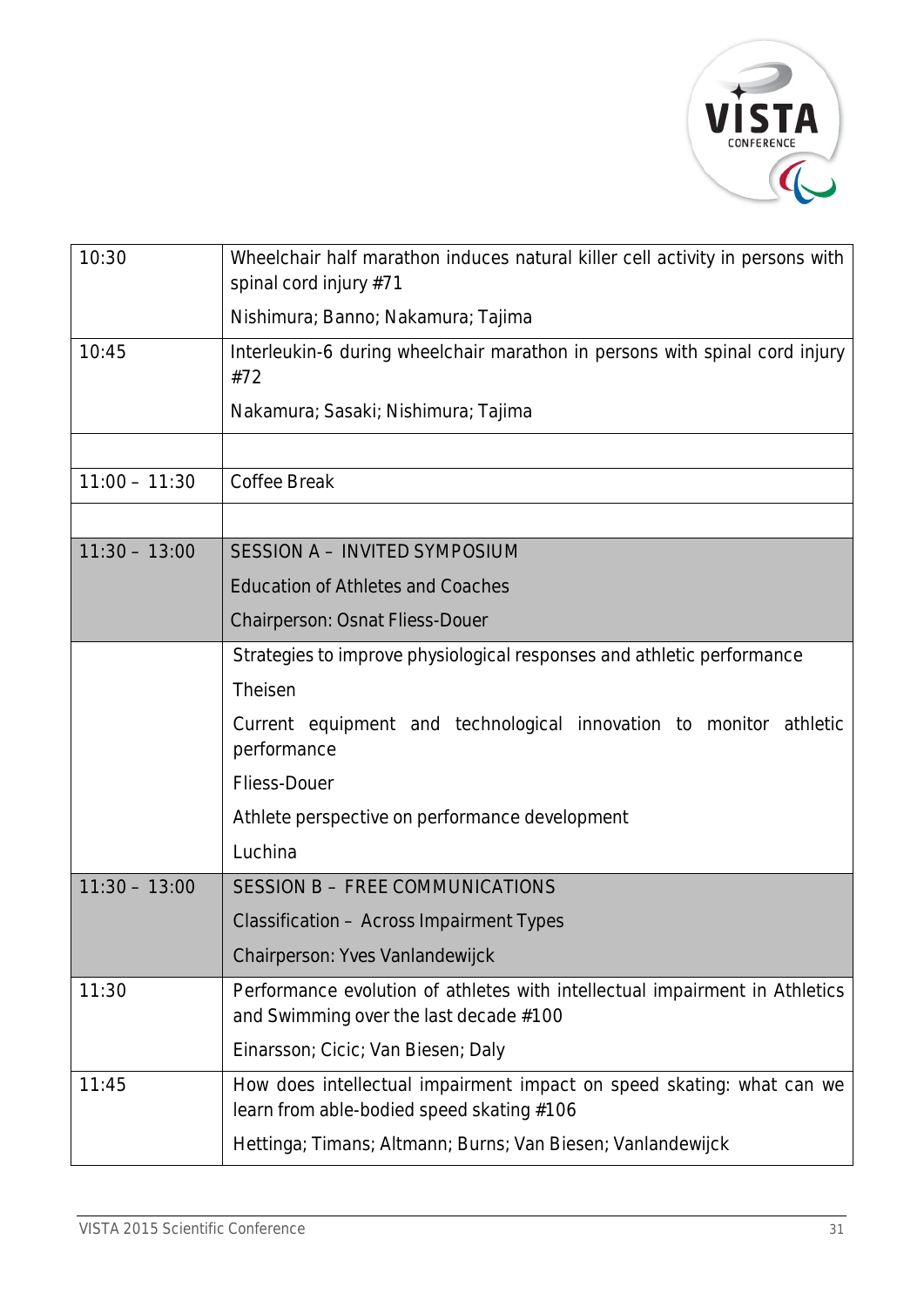

| 12:00           | A discrimant function to classify basketball teams with and without<br>intellectual impairment through game statistics #111                         |
|-----------------|-----------------------------------------------------------------------------------------------------------------------------------------------------|
|                 | Pinilla; Perez-Tejero; Gomez; Van Biesen; Vanlandewijck                                                                                             |
| 12:15           | The relationship between measures of visual function and race performance<br>in elite vision impaired swimmers #18                                  |
|                 | Ravensbergen; Mann                                                                                                                                  |
| 12:30           | Impact of time of onset of vision impairment $-$ a long term athlete<br>development approach #117                                                   |
|                 | <b>Blaine</b>                                                                                                                                       |
| 12:45           | Biomechanical and physiological assessment of taekwondo-specific sparring<br>performance characteristics for evidence-based classification #120     |
|                 | O'Sullivan; Fife                                                                                                                                    |
|                 |                                                                                                                                                     |
| $13:00 - 15:00$ | <b>Lunch Break</b>                                                                                                                                  |
|                 |                                                                                                                                                     |
| $15:00 - 16:15$ | SESSION A - INVITED SYMPOSIUM                                                                                                                       |
|                 | Determinants of Paralympic success                                                                                                                  |
|                 | Chairperson: David Legg                                                                                                                             |
|                 | A Critical Examination of Paralympic Participation                                                                                                  |
|                 | Darcy                                                                                                                                               |
|                 | Pathways to Paralympic Success                                                                                                                      |
|                 | Legg                                                                                                                                                |
| $15:00 - 16:15$ | SESSION B - FREE COMMUNICATIONS                                                                                                                     |
|                 | <b>Sport-Specific Issues</b>                                                                                                                        |
|                 | Chairperson: Peter Van de Vliet                                                                                                                     |
| 15:00           | Differences between offence and defence<br>during wheelchair-athlete<br>activities in relation to field position in elite wheelchair basketball #16 |
|                 | de Witte; Hoozemans; Berger; van der Woude; Veeger                                                                                                  |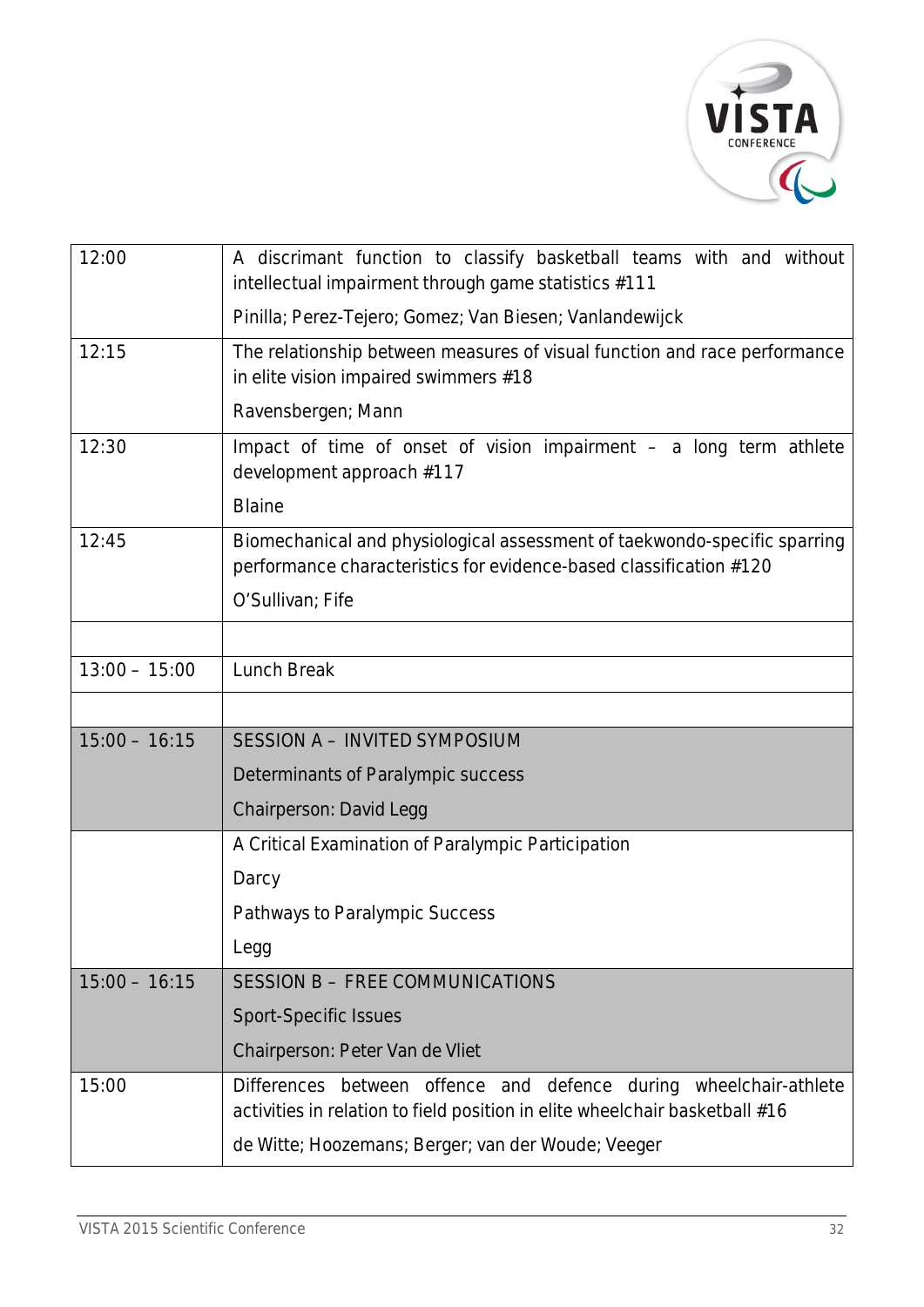

| 15:15       | Effect of holding a racket on propulsion technique of wheelchair tennis<br>players #26                                         |
|-------------|--------------------------------------------------------------------------------------------------------------------------------|
|             | de Groot; Bos; Eng; Koopman; Hoekstra; Vegter                                                                                  |
| 15:30       | Performance analysis in Goalball #64                                                                                           |
|             | Weber; Link; Prokein                                                                                                           |
| 15:45       | Race analysis in swimmers with visual impairment at the 2012 London<br>Paralympic Games using individual distances method #110 |
|             | Alema; Perez-Tejero; Navarro                                                                                                   |
|             |                                                                                                                                |
| 16:15-16:45 | Coffee Break                                                                                                                   |
|             |                                                                                                                                |
| 16:45-18:00 | <b>CLOSING - ROUND TABLE</b>                                                                                                   |
|             | "SECURING THE FUTURE FOR YOUNG PARA-ATHLETES"                                                                                  |
|             | Moderator: Walter Thompson                                                                                                     |
| 20:00-23:00 | <b>Closing Ceremony</b>                                                                                                        |
|             | Aula Magna Modest i Prat of Girona University                                                                                  |
|             | (followed by a reception dinner served by El Celler de Can Roca)                                                               |